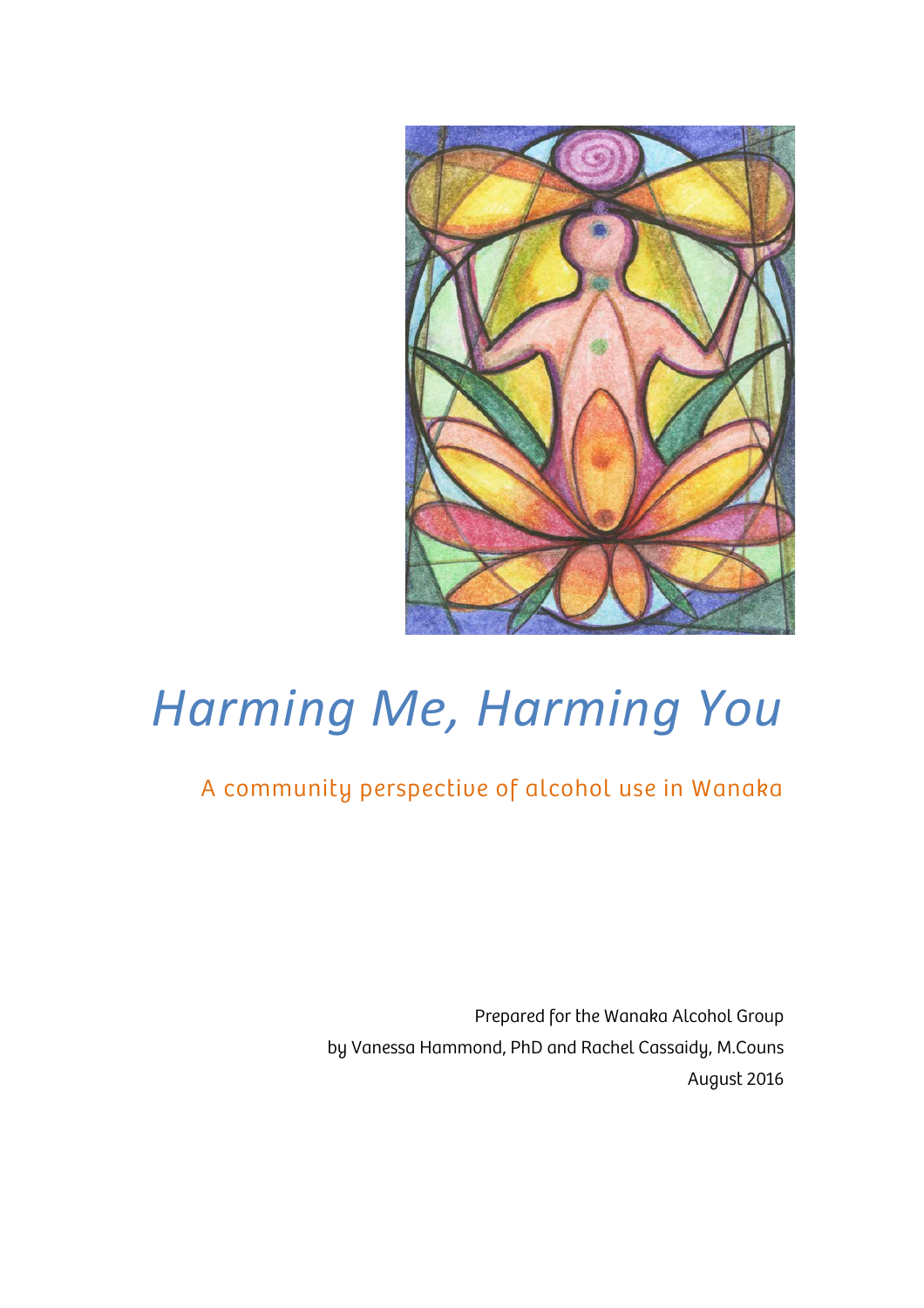### Summary and Recommendations

With funding from the Health Promotion Agency and ACC, the Wanaka Alcohol Group commissioned a research programme to understand alcohol use in the Wanaka community, with a particular interest in the impact on youth health and wellbeing. The purpose of this work was to provide an evidence-base for the development of a strategic plan to reduce local alcohol-related harm.

The best evidence for local alcohol use comes from the locals themselves. We sought to capture the views and experiences of people in the community who were likely to offer the best insight into the local impact of alcohol. To this end, we:

- Surveyed 334 students in years 9 to 11 of the local high school, with a 98.5% response rate.
- Held 13 focus groups with 104 randomly selected students.
- Interviewed 58 key informants, including medical professionals, social service representatives, police and publicans.

The survey was designed using the methodology of Youth 12, a nationally representative health and wellbeing survey of New Zealand secondary students. The Wanaka survey used a subset of Youth 12 questions, as selected by the researchers and by Mt. Aspiring College. Of the 84 questions, 24 related to alcohol and other drugs, and of these, only those students with exposure to alcohol answered more specific questions on their own experience with it.

The result is a useful and comparable snapshot of students' demographics and opinions on a variety of health and wellbeing issues, including the impact of alcohol. All research participants were asked about who was negatively affected by alcohol, what the impacts and drivers were, and how the problem could be addressed. Their expertise informs the recommendations for items for inclusion in a strategic plan.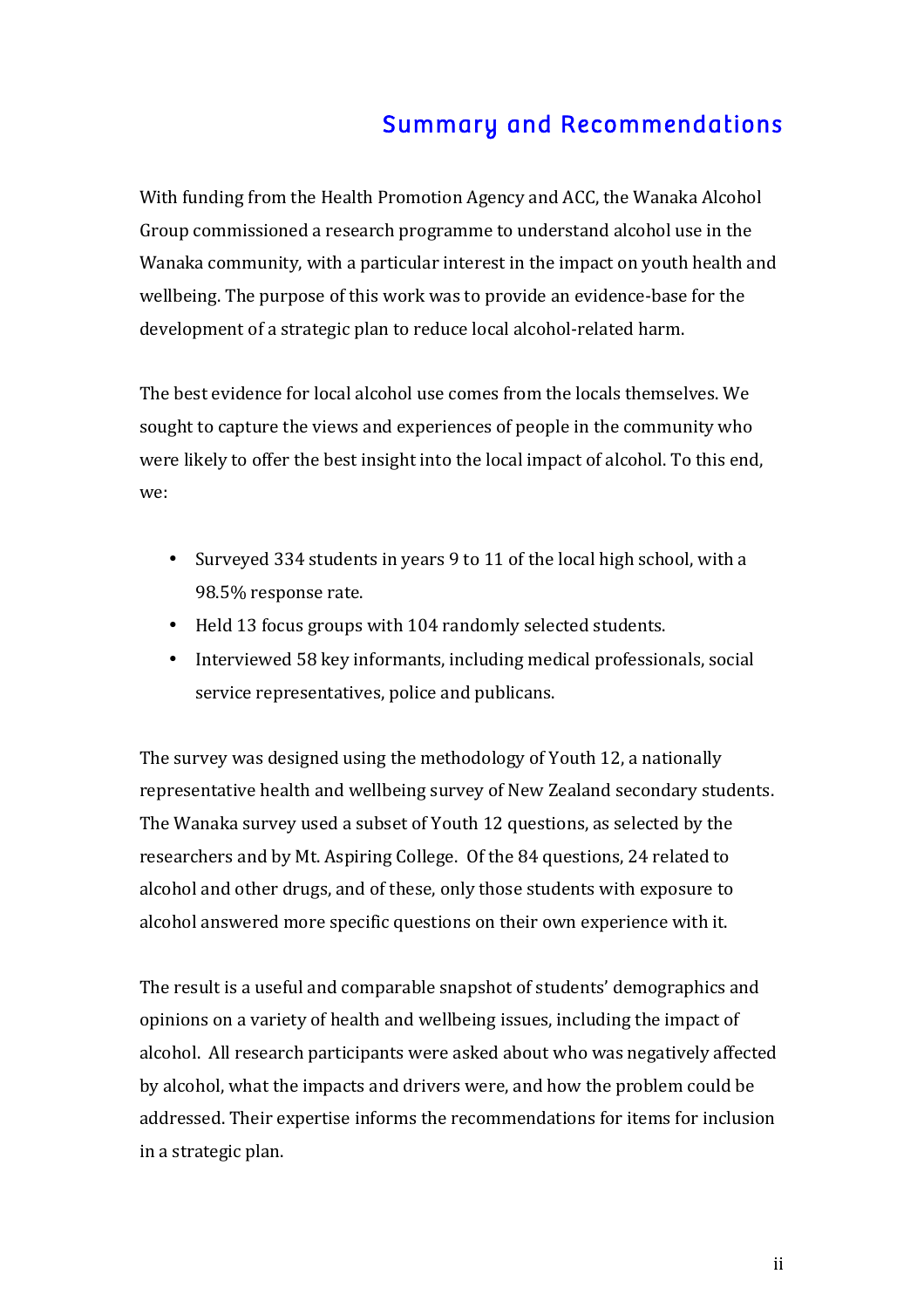The students and community representatives spoke of the same three priority groups for strategic intervention, based on where they see the most alcoholrelated harm occurring:

- 1. Youth
- 2. Adults
- 3. Transient populations & tourists

The prevalence of youth drinking was substantial, at  $28\%$  among year 9–11 students. Many of them were binge drinking, with the intent to get drunk. Respondents from all research streams identified unsafe sex, injury and delinquent behaviour as negative consequences of youth drinking. Youth participating in the focus groups also spoke of reputational damage—from doing something stupid when drunk, and conversely, from abstinence.

The key informants were well-connected and informed community experts with diverse backgrounds. They confirmed that there is a high local prevalence of adults aged 40 years and older drinking excessively. The negative consequences fell upon their relationships and their families, with abuse, domestic violence and poor parenting commonly reported. Suggested drivers of adult drinking, based on the populations affected, were boredom among the affluent, and stress among others. More work is needed with these alcohol-affected adults to identify how they could be supported to reduce their drinking.

Only the students were clear about what was needed to reduce drinking among their population. Their ideas centred on the provision of attractive alternatives to drinking. They want weekend trips and activities that they can signup for. Rafting, kayaking, horse riding, motocross, hiking, rock climbing, biking and other outdoor pursuits; cultural and art activities; and subsidized movies, ski field busses and gym memberships were all suggested.

Recommendations for ways to reduce alcohol-related harm among adults in the community were less sharply defined—probably because the adult drinking population was not consulted. This is an important residual gap in local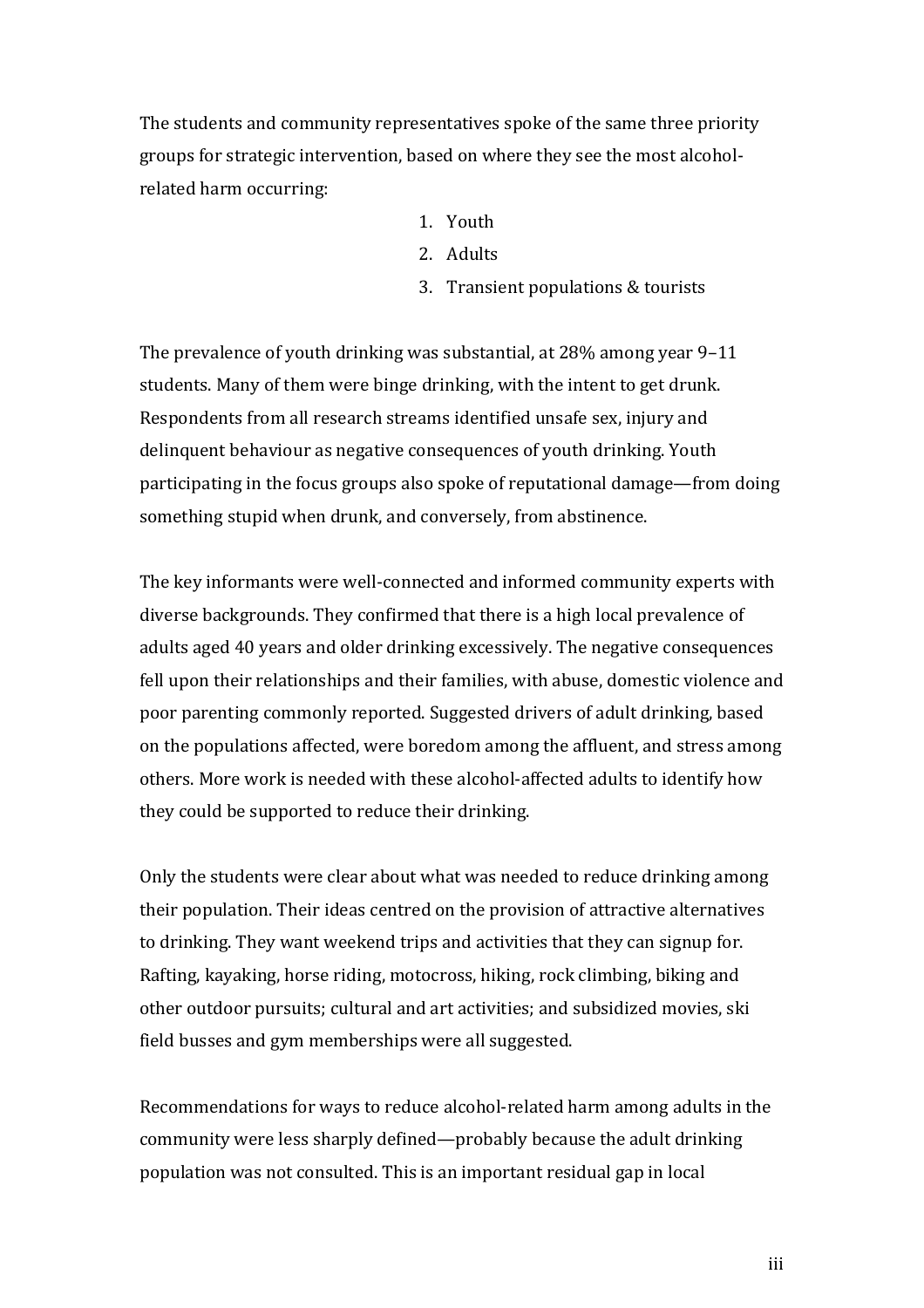knowledge. However, those in the community who deal with adult drinkers in their work believe that reducing alcohol availability, offering more addiction services, and more support for new families would reduce harmful adult drinking.

Research participants did not discuss how to reduce the impact of alcohol on the transient population and tourists with any depth. We do know, from both New Zealand<sup>1</sup> and international<sup>2</sup> evidence, that reducing alcohol availability reduces alcohol-related harm. Reducing availability is only achievable through legislative mechanisms. The Queenstown Lakes District Council is yet to develop a Local Alcohol Policy. There is an opportunity for the Wanaka Alcohol Group to prepare a strong submission outlining their position on alcohol availability in Wanaka.

Key informants felt that more support and addiction programmes would reduce local alcohol-related harm. Therefore, a stocktake of alcohol and general wellbeing support services available in Wanaka (including national help lines) is timely. The results of this stocktake could be usefully published in response to any media coverage of the findings of this research programme.

Perceived reasons for excessive drinking among adults were not dissimilar to those reported by youth—to alleviate boredom and stress. It seems that adults may also benefit from the provision of alternatives to drinking. More research needs to be done with the local adult population to identify suitable alternatives.

It is recommended that offering support for new families be absorbed into a larger intervention centred on support for all families. A common thread identified through the research streams was that youth drinking is linked to adult drinking via the following mechanisms:

 

<sup>&</sup>lt;sup>1</sup>Connor et al. (2011) Alcohol outlet density, levels of drinking and alcohol-related harm in New Zealand: A national study. *J Epidemiol Community Health;* 65(10):841-6.

<sup>&</sup>lt;sup>2</sup>Babor, T et al. (2010) *Alcohol: No Ordinary Commodity.* Canada: Oxford University Press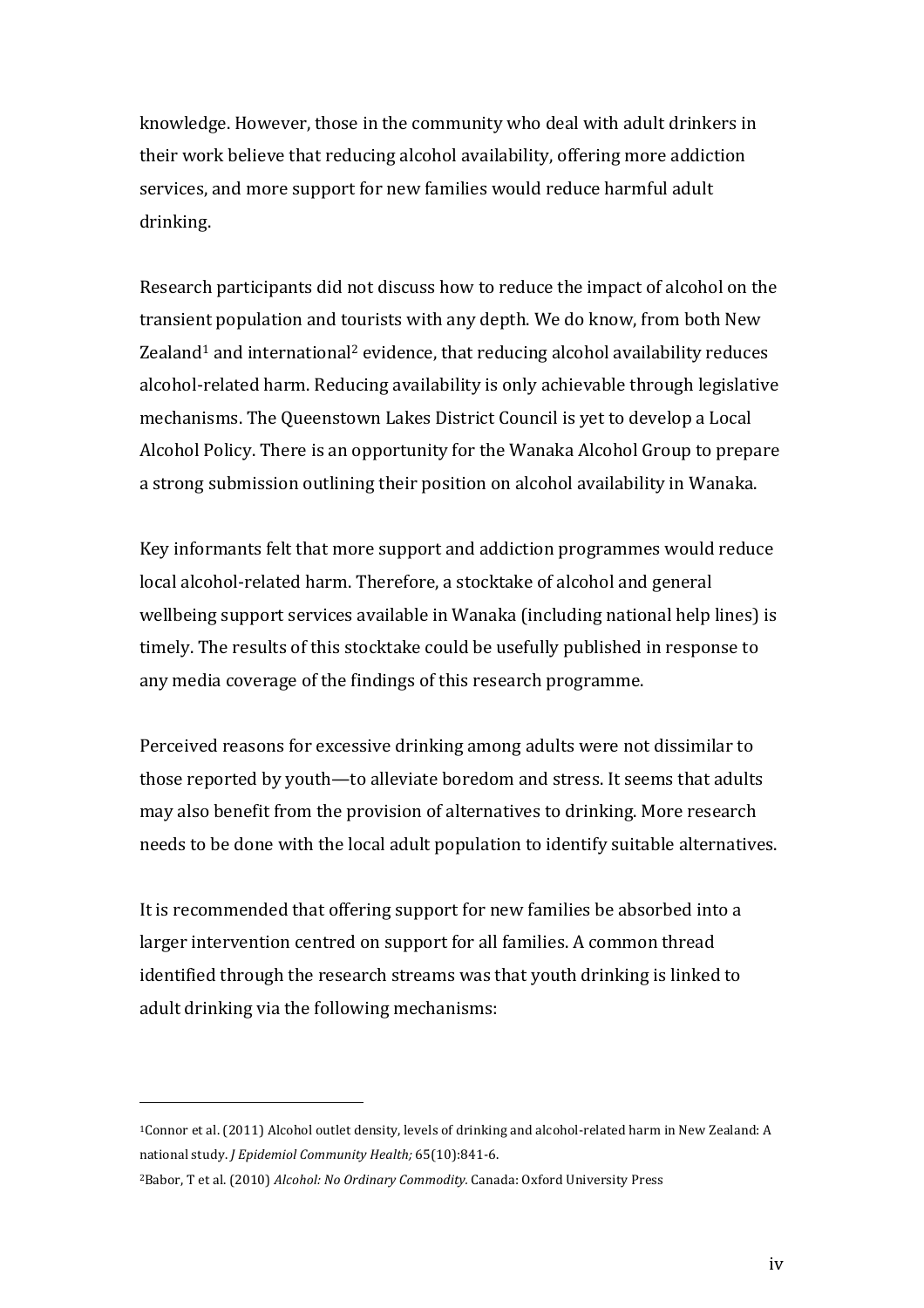- Adults are normalising drinking
- $\bullet$  Adults are providing the alcohol
- Adults are drinking themselves, with parenting consequences

In light of these findings, we recommend that 'youth drinking' be reframed as 'family drinking' with an intervention based on the premise that youth drinking is an adult drinking problem. Because parental influence on youth drinking is so pervasive, many key informants believe that no youth intervention would be successful without parent buy-in. From the evidence gathered, we recommend the following two components for inclusion in a successful family intervention:

#### *1. Alcohol education*

Students reported that they get enough alcohol education. Health education activities should be directed to the parents. Survey results identified that youth with parents who used alcohol, supplied alcohol, or didn't always want to know where they were, were more likely to be current or binge drinkers. There was almost unanimous sentiment among all research participants (adults and youth) that parents accepted youth drinking. If parents think it is okay, the young people probably do too—parents were identified as the most trusted sources of information about alcohol. Students that thought it was okay for people their age to use alcohol regularly were more likely to do so. All of these issues need to be raised with parents.

#### 2. *The provision of alternatives*

The students were clear that the provision of alternatives to drinking would lower drinking prevalence among them. Some of these alternatives should include parent participation. This would provide an alternative to drinking for the adult, and an opportunity to strengthen parent-child bonds (which were found to predict youth drinking). Student and parent buy-in is likely to be high, as this research identified that boredom is a likely driver of adult drinking, and that students wanted more time with their parents.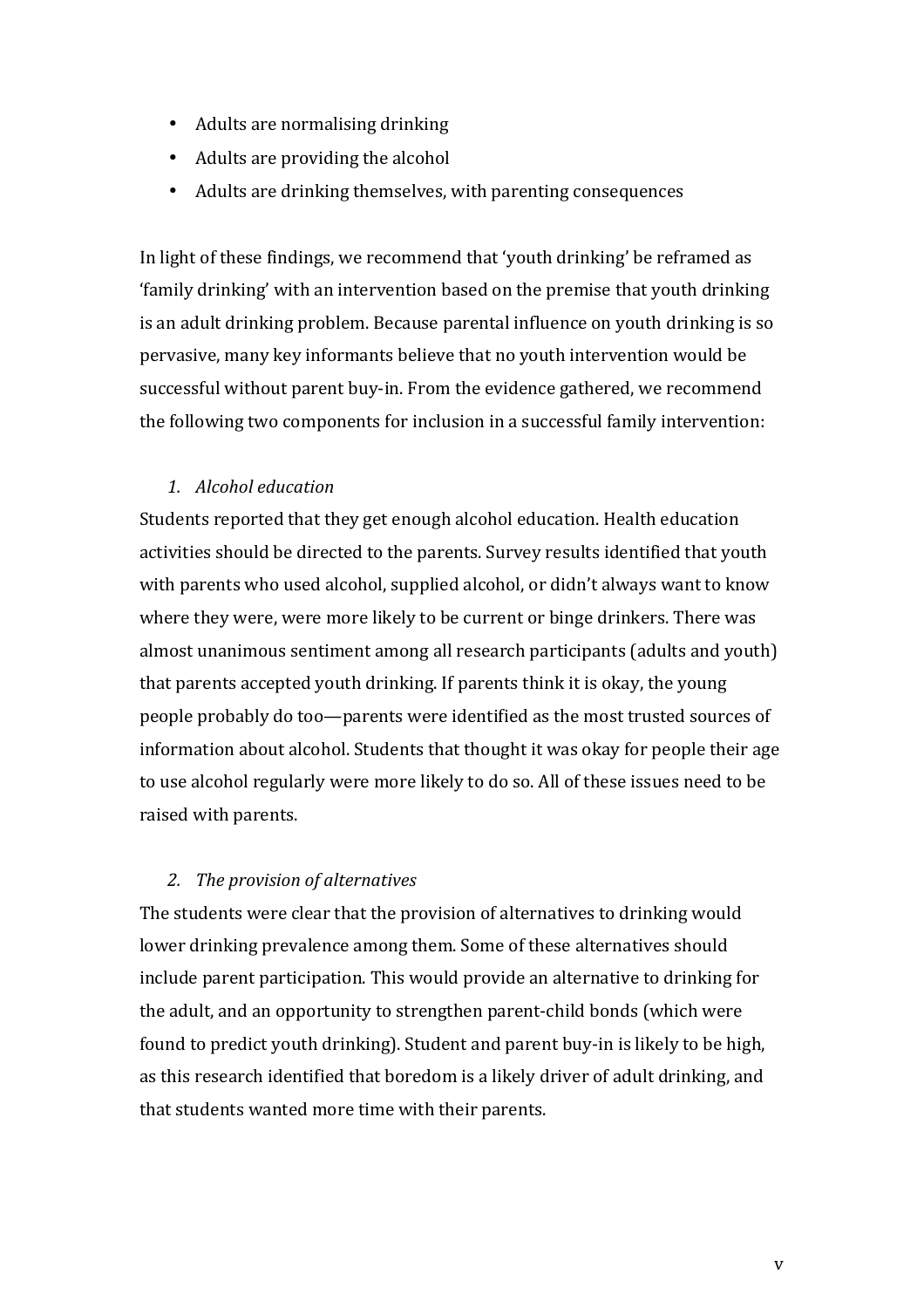These recommendations should be considered alongside the results from the research streams. The latter provide a more detailed representation and analysis of the information provided by community members. More research is required to understand the needs of adults. This should be included in a strategic alcohol plan for the Wanaka community. A summary of items recommended for inclusion, and who they will likely benefit, is provided below.

For alcohol-harm reduction strategies to be successful in Wanaka, the population is going to need to 'own' the problem. Change can only occur through open, fearless conversation within the community. It is not enough for the community to impart judgement or blame on particular groups. Every community member has a stake in reducing local alcohol harm.



**Figure 1 Summary of items recommended for inclusion in a strategic alcohol plan for Wanaka, and** the target priority groups.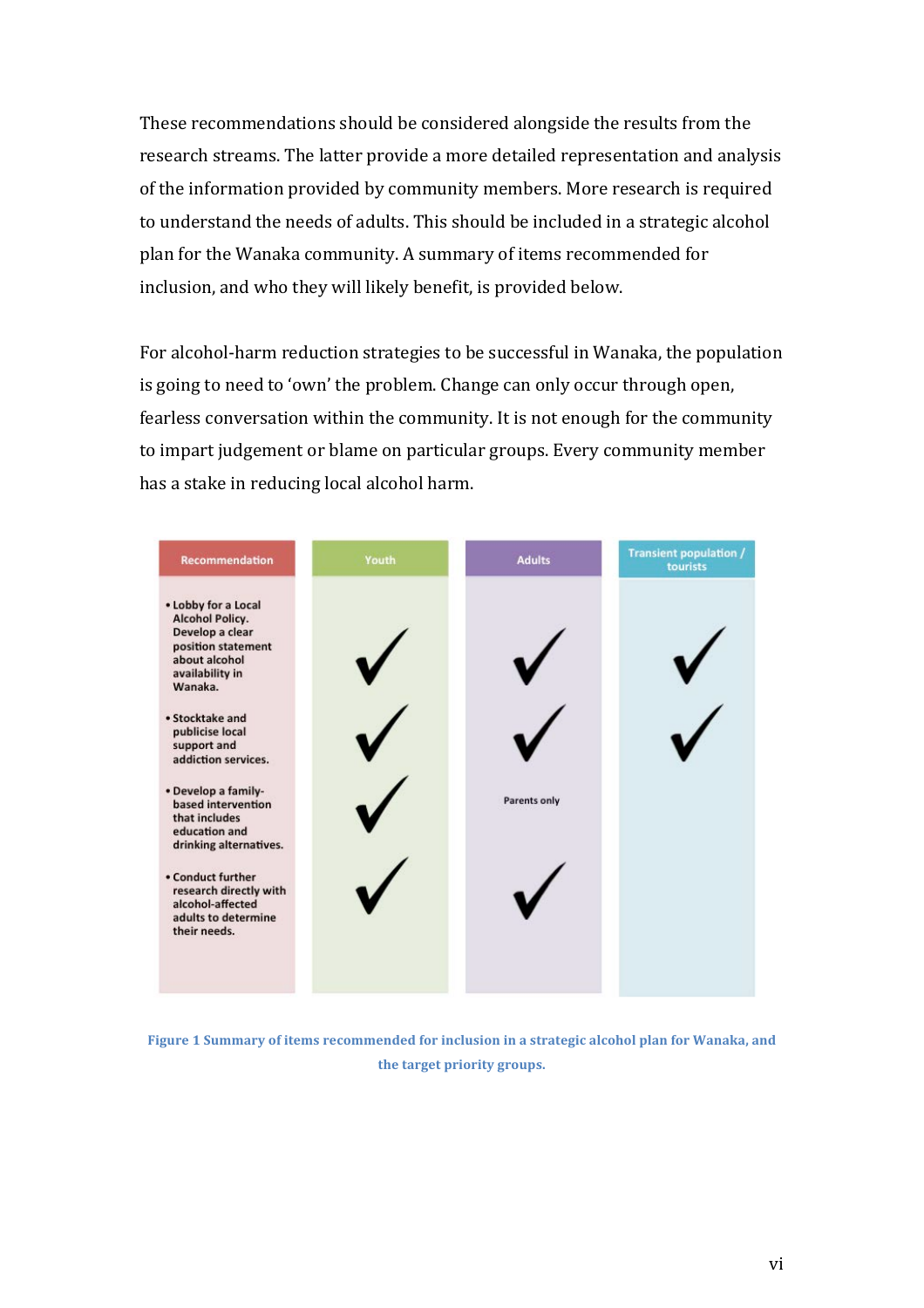### Contents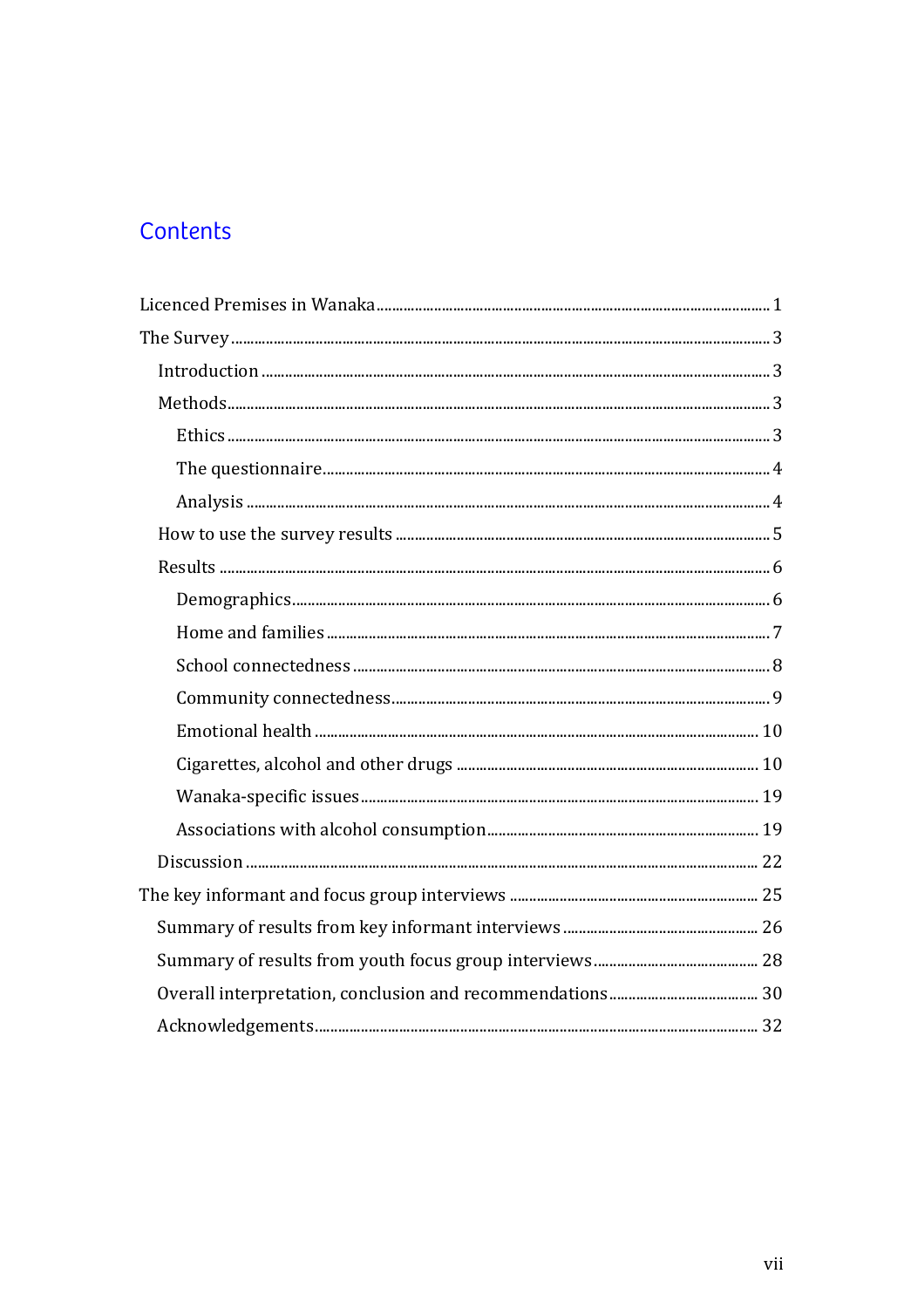### List of figures

| Figure 1 Summary of items recommended for inclusion in a strategic alcohol        |
|-----------------------------------------------------------------------------------|
|                                                                                   |
| Figure 2 Map of licenced premises in Wanaka, by licence type, June 2016  2        |
|                                                                                   |
| Figure 4 Percent of students reporting that it was okay for people their age to   |
| use cigarettes, alcohol and other drugs regularly, by school year group and       |
|                                                                                   |
| Figure 5 Proportion of students reporting that their friends use cigarettes,      |
|                                                                                   |
| Figure 6 Proportion of students reporting substance use at home by parents or     |
| someone who acts as their parents, by school year group and sex $(n = 315)$       |
|                                                                                   |
| Figure 7 Proportion of students reporting that they had ever drunk alcohol, by    |
|                                                                                   |
| Figure 8 Proportion reporting age at first drink of alcohol, not counting a few   |
|                                                                                   |
| Figure 9 Proportion of students reporting drinking frequency in past four weeks,  |
|                                                                                   |
| Figure 10 Proportion reporting drinking volume in a usual session, by sex ( $n =$ |
|                                                                                   |
| Figure 11 Proportion of current drinkers reporting binge drinking frequency in    |
|                                                                                   |
| Figure 12 Summary of results from key informant and focus group interviews. 31    |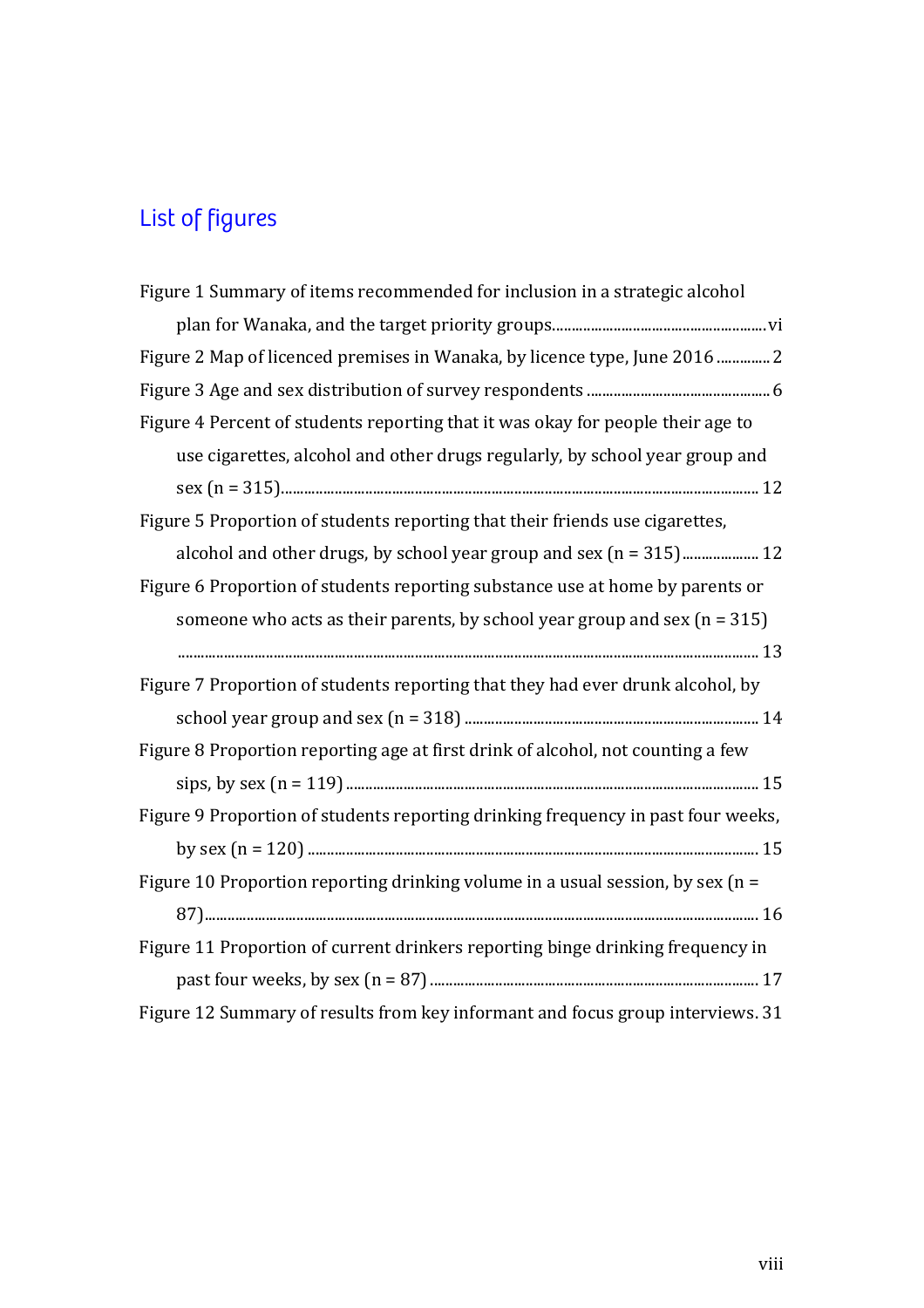### Licenced Premises in Wanaka

#### A 'snapshot' of current alcohol availability in Wanaka

"The higher the density of outlets the greater the likelihood of crime and *anti-social behaviour"* – NZ Law Commission<sup>3</sup>

Alcohol has a clear presence in Wanaka (Figure 2). When arriving from the East, visitors have the opportunity to purchase alcohol from three bottle shops or two grocery stores before they even reach the lake. Along Ardmore Street, people can be seen drinking alcohol at licenced premises at almost any time of the day, on any day of the week.

At June 2016, there were 41 current on-licences in Wanaka (including Albert) Town, but not Luggate or Hawea).<sup>4</sup> Seventeen of these permit alcohol sales after midnight. Eight permit sales until 2am or later. However, businesses are not necessarily trading to their licenced potential.

Those wishing to drink off-premises are well catered for in Wanaka, with nine off-licences currently issued in the town. Consumers may purchase their alcohol from bottle shops as late as 11pm on any night of the week. Off-licences exist for trading as late as midnight, but it is not clear if this is currently occurring. Finally, there are five club licences issued in Wanaka.

 

<sup>&</sup>lt;sup>3</sup>New Zealand Law Commission (2009). *Alcohol in our lives: An issues paper on the reform of New Zealand's liquor laws. NZLC IP15.* Law Commission: Wellington. Available at:

http://www.lawcom.govt.nz/sites/default/files/projectAvailableFormats/NZLC%20IP15.pdf 4Licence data was obtained from the National Register of Licences and Manager Certificates. Available at:http://www.justice.govt.nz/tribunals/alcohol-regulatory-and-licensing-authority/licences-andmanager-certificates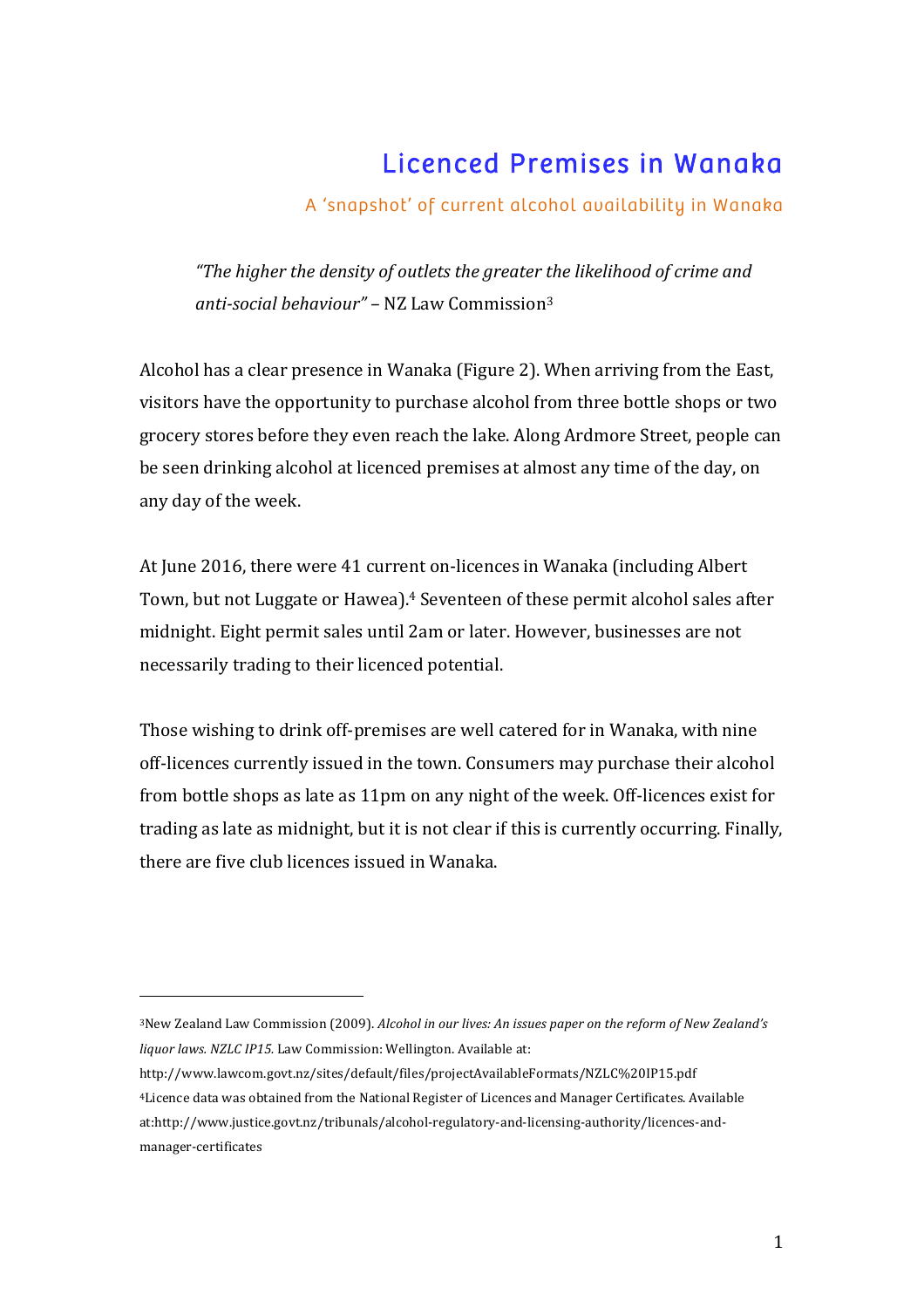

**Figure 2 Map of licenced premises in Wanaka, by licence type, June 2016** 

Alcohol also has a strong presence in Wanaka via the provision of special licences. Special licences are needed where:

- An event is being held in a place that is not licenced
- The event will run outside the licenced premises current hours or conditions—but cannot be for an extension of licensing hours. It must be an event.

There are two types of special licence:

- On-site special licences (for consumption of alcohol on premises)
- Off-site special licences (for consumption of alcohol off premises)

Broadly speaking, special licences are used in Wanaka for four purposes: to supply alcohol at entertainment events, such as Rhythm & Alps; to supply alcohol at fundraising events, which are very common; to supply alcohol at sports events, such as gun club shoots, rodeos, and jet sprints; and to sell alcohol at markets, such as the farmers market.

Wanaka has a vibrant entertainment and fundraising 'scene'. This is of tremendous value to the community. However, a negative consequence is that these events contribute to the normalisation of drinking in the pursuit of having a good time. Some of the entertainment events draw huge crowds, including children and young people (for example, the annual rodeo and  $A\&P$  show).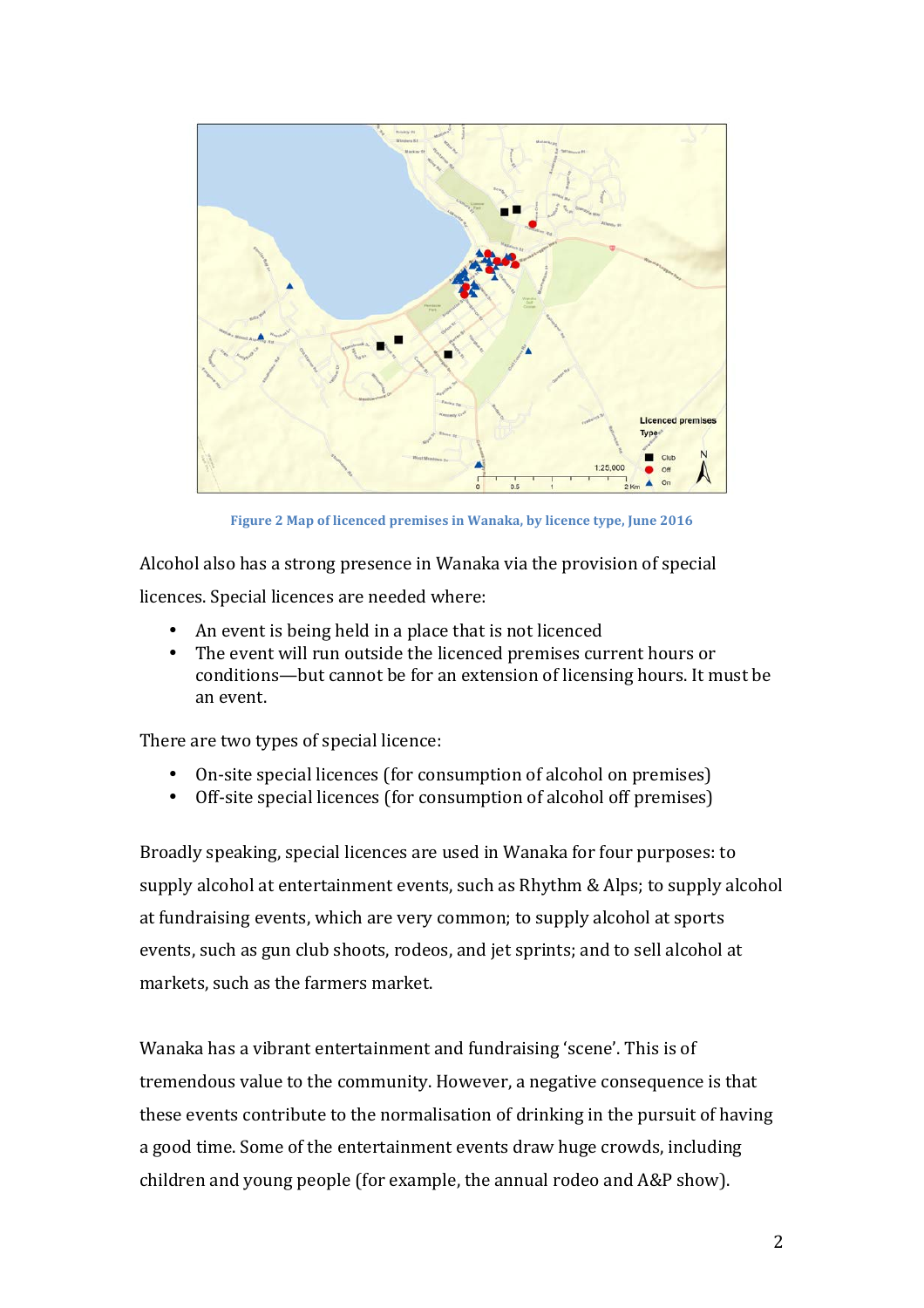### The Survey

#### Introduction

To help understand the extent and nature of alcohol use among Wanaka youth in the context of their overall health and wellbeing, the Wanaka Alcohol Group recently commissioned a survey of students in years 9-11 at Mount Aspiring College.

The research aimed to:

- 1. Understand youth relationship dynamics with families and school;
- 2. Determine the prevalence of alcohol use;
- 3. Describe the nature of alcohol use:
- 4. Explore the influence of individual attitudes, and peer and parental drinking behaviours on alcohol use:
- 5. Understand how connected students feel to home, school and community, and explore how this influences alcohol use; and
- 6. Identify any associations between source of alcohol and binge drinking.

#### Methods

 

#### **Ethics**

This research used the methodology of Youth 12, a nationally representative selfadministered anonymous health and wellbeing survey of New Zealand secondary school students.<sup>5</sup> The Youth 12 survey obtained ethical approval from the University of Auckland Human Participants Ethics Committee. This Wanakabased survey used a subset of the Youth 12 questions, and followed the guidelines in *Ethical Guidelines for Observational Studies.*<sup>6</sup>

<sup>5</sup> Conducted by the University of Auckland https://www.fmhs.auckland.ac.nz/en/faculty/adolescent-healthresearch-group/youth2000-national-youth-health-survey-series/youth2012-survey.html <sup>6</sup>National Ethics Advisory Committee. 2012. *Ethical Guidelines for Observational Studies: Observational* research, audits and related activities. Revised edition. Wellington: Ministry of Health.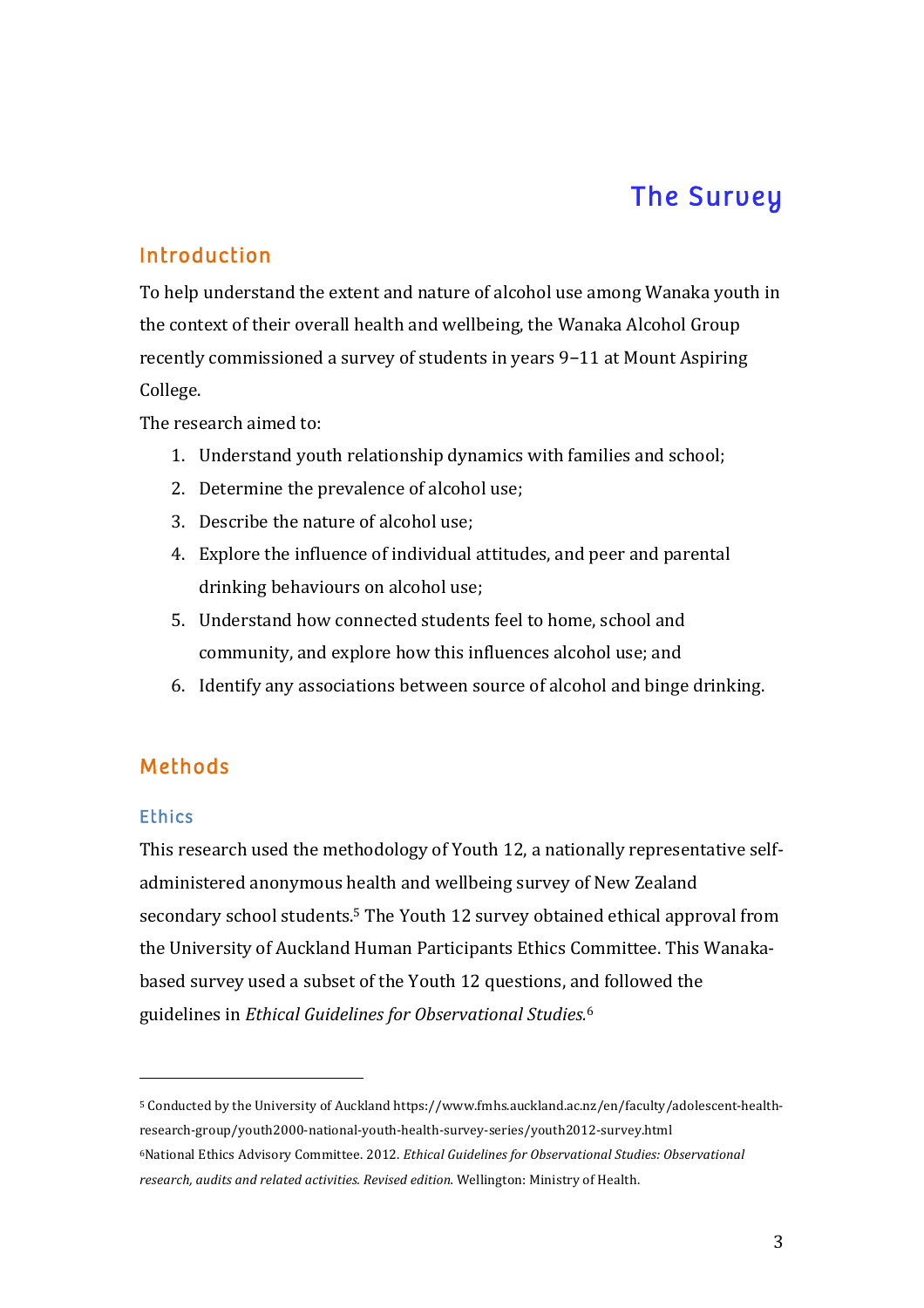A few weeks before the survey, information was sent to parents via Mount Aspiring College (MAC) email lists. Parents were able to have their child excluded from the survey by contacting the school office. All students in years 9−11 at MAC who were not excluded by their parents were invited to participate. The survey was completely voluntary (students did not have to participate and could skip questions or exit the survey at any time) and anonymous (no personally identifying information was collected). The survey had skip logic built into its design, so students were not asked detailed questions about things that did not apply to them. Students were reminded throughout the survey that they could skip questions if they wished to do so. The contact details of the principal investigators were made available to the students and their parents.

#### The questionnaire

The survey was delivered in class time during April and May of 2016, via the internet in school computer labs. Survey data was stored on secure servers, before being exported to password-protected files for use by the principal investigators. No third party had access to the survey data.

The survey was made up of 84 questions, with 74 taken directly from Youth 12. The remaining questions were open-ended, and were directly related to alcohol in Wanaka. Screening questions were used to ensure that only those who had experienced a particular issue were asked more detailed questions about it.

#### Analysis

Percentages were calculated to describe the distributions of the variables of interest in total and by year and sex strata, depending on the number of responses. Confidence intervals were not calculated because the results are representative of 98.5% of the year 9–11 student population. Percentages were calculated with the number of students who answered the particular question as the denominator, unless otherwise stated. Separate Poisson regression models with robust standard errors, controlling for year group, were used to test associations been current drinking and attitudes and exposure to alcohol use;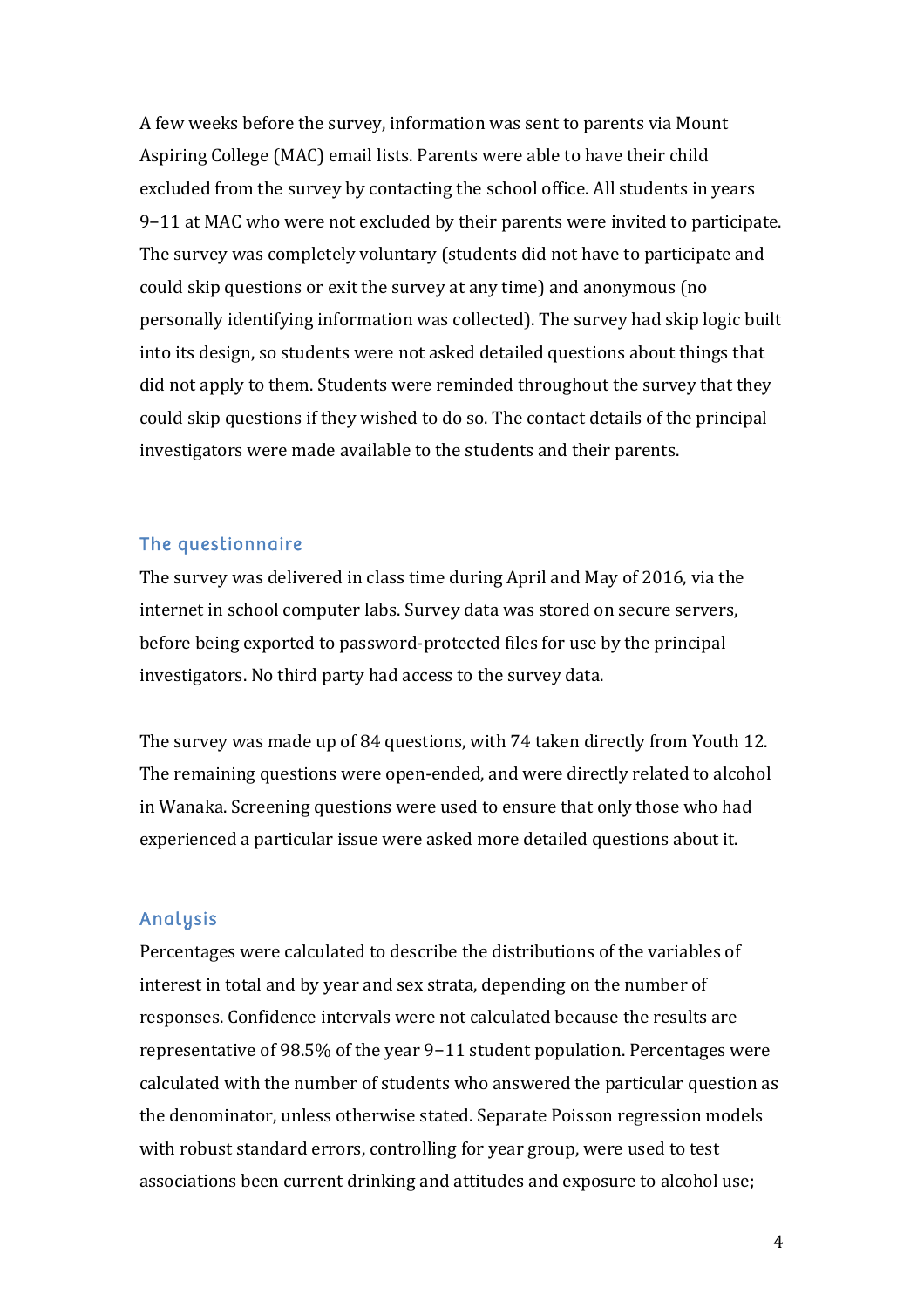and family, school and community connectedness variables. Chi-squared tests were used to test associations between binge drinking and attitudes and exposure to alcohol use, family, school and community connectedness, and source of alcohol.<sup>7</sup>

#### How to use the survey results

This report presents information provided by MAC students who participated in the survey. As the survey was carried out at a single time point, associations between variables do not necessarily indicate cause and effect.

The students were asked the same questions as a large nationally representative sample in 2012. National-level results are published online.<sup>8</sup> Where appropriate, findings from the national survey are included for reference, but they are not available by year group. Age groups are used as a proxy, with 13 years and under representing Year 9, 14 years Year 10 and 15 years Year 11. The national results are not presented in sex-by-year (age) strata. Any national results presented by sex or as totals include year 12 and 13 students. For these reasons, it is important to avoid placing too much emphasis on apparent differences between Wanaka and the rest of NZ, especially when the number of students reporting on certain issues is small. Further, the national survey results reflect a more diverse sociodemographic to that of the Wanaka youth population. Finally, three years have passed since the completion of the national survey. The national picture of the health and wellbeing of young people may have changed in this time.

This report does provide a robust snapshot of the health and wellbeing of Wanaka youth. The exceptionally high response rate makes this survey highly representative of year 9-11 students at MAC. The information presented here can be used to develop interventions to reduce alcohol-related harm in our

 

<sup>7</sup> The prevalence of binge drinking was too low to use Poisson regression for analysis. 8https://www.fmhs.auckland.ac.nz/assets/fmhs/faculty/ahrg/docs/2012prevalence-tables-report.pdf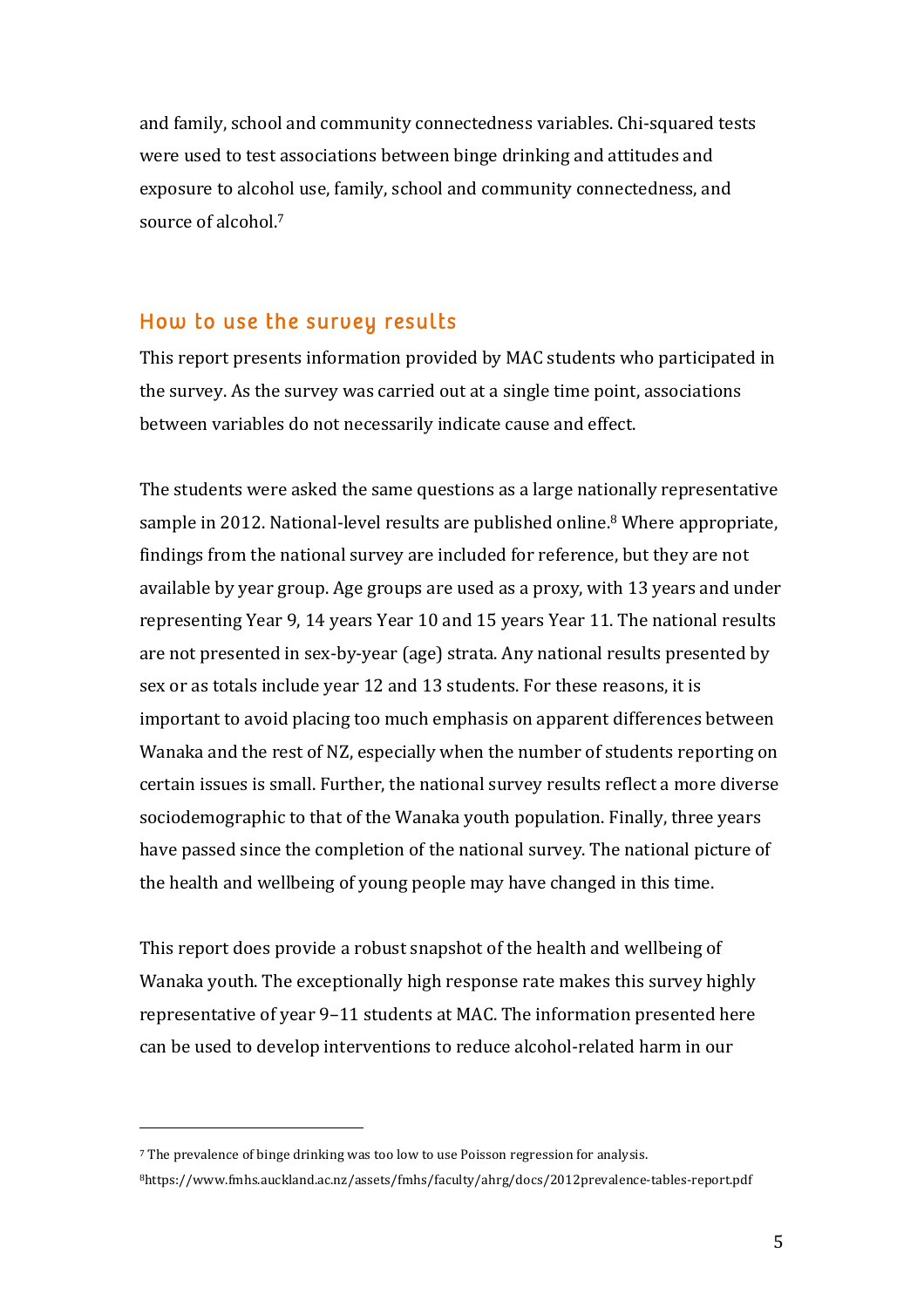community. It can also serve as a baseline for future research testing these interventions.

#### Results

#### Demographics

In total, 334 students completed the survey, a response rate of 98.5%. Most students were aged 13-15 years (Figure 3). By year group, 129 (40%) were in Year 9, 95 (29%) were in Year 10, and 101 (31%) were in Year 11. Respondents were evenly balanced across the sexes (50.4% female, 49.6% male). The majority identified their main ethnic group as being New Zealand European (80.2%).



Figure 3 Age and sex distribution of survey respondents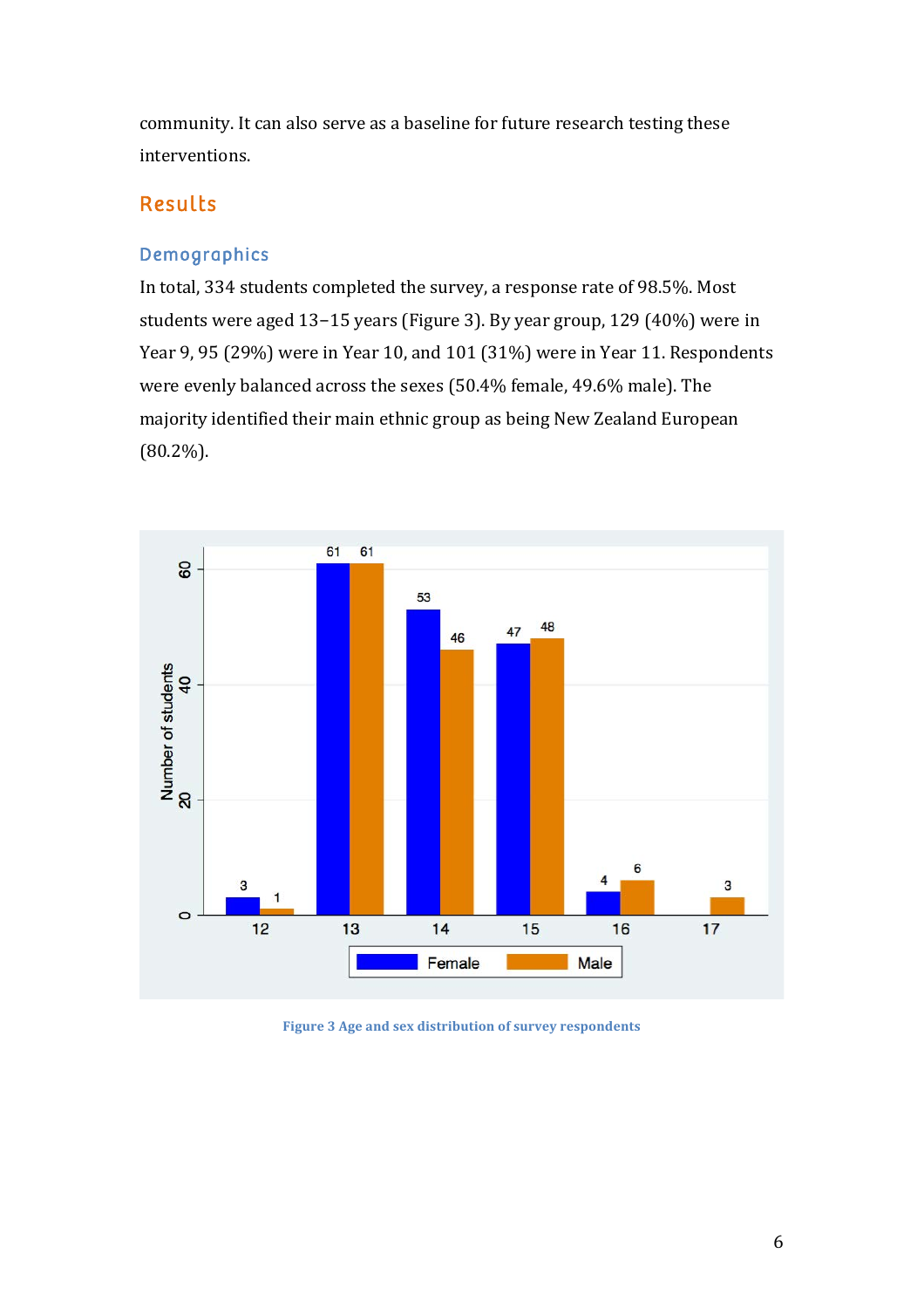#### Home and families

Seventy percent of students lived in one home, and 30% lived in two or more (NZ: 71% one home, 29% two or more homes). For most students, their mothers (94%) and/or fathers  $(80\%)$  acted as their parent  $(NZ: 91\%$  mother,  $73\%$ father). Seventy-eight percent of students felt safe at home all the time, 18% most of the time and 4% only sometimes or not at all.

A greater proportion of females  $(62%)$  than males  $(47%)$  reported that their family always wants to know who they are with and where they are  $(NZ: 69\%$ female,  $52\%$  male).<sup>9</sup>

Seventy-eight percent of students were happy with how they got along with their family and 86% reported that their family members got along together well or very well (NZ: 72% and 81%, respectively). Seventy percent of students had fun with their families often or a lot (NZ:  $69\%$ ).

The majority of students felt that their mother  $(93%)$  and father  $(83%)$  care about them a lot.<sup>10</sup> Seventy-two percent felt close to their mother most of the time, and 84% reported that she was mostly warm and loving towards them. More males  $(61%)$  than females  $(48%)$  reported that they mostly got enough time with their mothers (NZ: males  $51\%$ , females  $47\%$ ). The main reasons given for not spending enough time with their mother included her being at work (75%), busy with housework (23%), out (12%) and busy with other children (12%). 

Fifty-eight percent of students felt close to their father most of the time, and 66% reported that he was mostly warm and loving towards them. Only 33% of

 

<sup>9</sup> This NZ prevalence includes students of all year groups. It is therefore surprising that it is not lower than that found among the younger Wanaka sample.

<sup>&</sup>lt;sup>10</sup> The national data combines mother and father in some of the parental connectedness variables, so comparisons cannot always be made.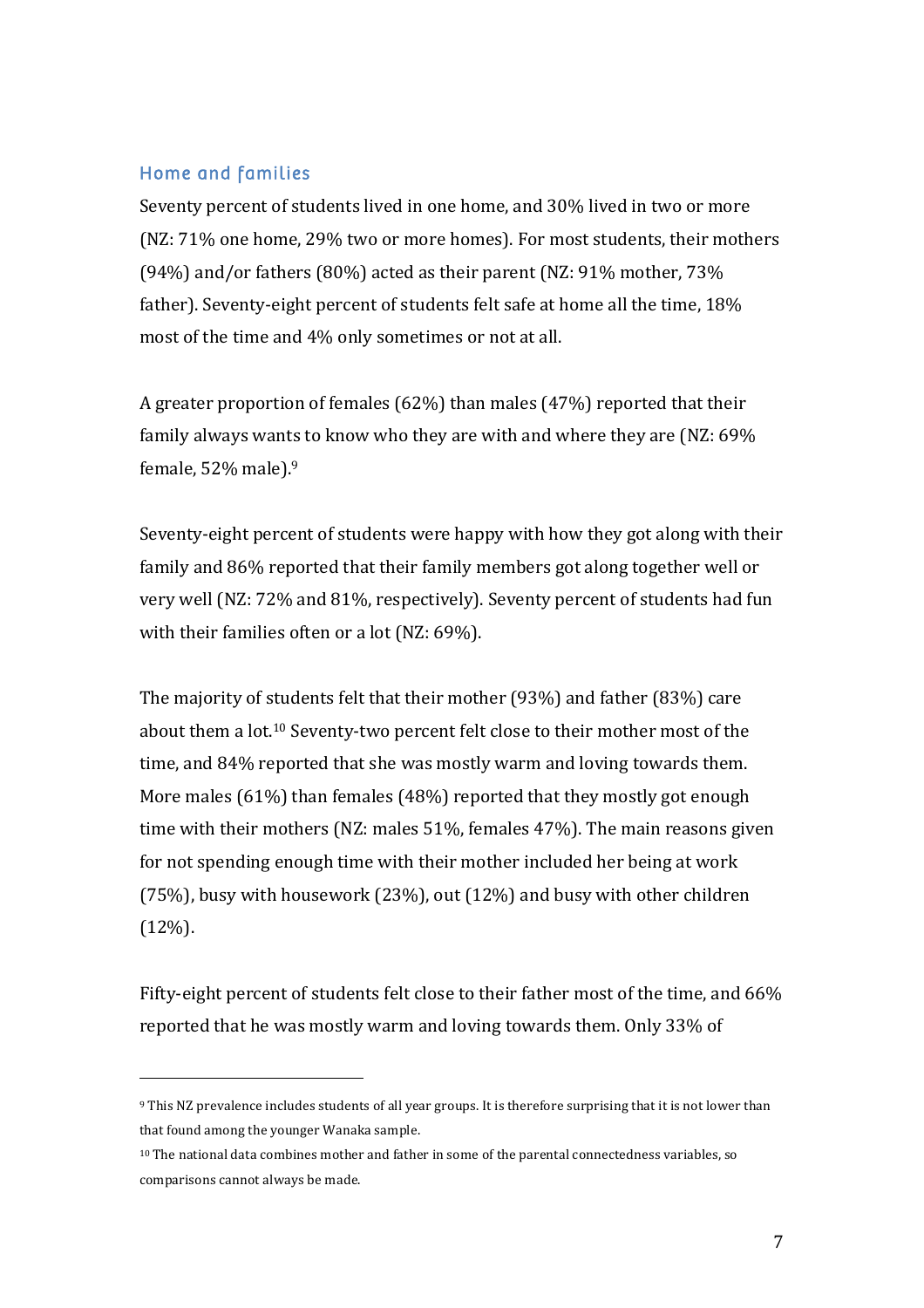students reported that they mostly got enough time with their fathers, with a slightly greater proportion of males  $(37%)$  than females  $(30%)$  feeling this way (NZ: 37% total, 42% males, 22% females). The most common reasons for not getting enough time with their father included him being at work (77%), not living with them  $(21\%)$ , and being out  $(16\%)$ .

#### School connectedness

The vast majority of students in all year groups either thought school was OK, liked it a bit, or liked it a lot (Wanaka: 91% Year 9, 90% Year 10, and 83% Year 11; NZ: approx.  $94\%$  Year 9,  $90\%$  Year 10 and  $89\%$  Year 11). The majority also felt like they were part of their school (Wanaka:  $92\%$  Year  $9,89\%$  Year  $10,87\%$ Year 11; NZ: approx. 91% Year 9, 89% Year 10, 86% Year 11).

Overall,  $61\%$  of students belonged to a school sports team  $(65\%$  Year 9,  $56\%$ Year 12, 59% Year 11), which is higher than the NZ proportion of 50%. Fewer students reported belonging to clubs or teams at school that weren't sports related (Wanaka: 38% Year 9, 30% Year 10, 24% Year 11; NZ: approx. 31% Year 9,  $33\%$  Year 10,  $38\%$  Year 11). Just over a quarter  $(28\%)$  of students didn't belong to any sort of school club or team. In all year groups, a little over a third of students were involved in helping others at school, for example, through peer support, tutoring or coaching (Wanaka: 35% Year 9, 36% Year 10, 35% Year 11; NZ: approx. 32% Year 9, 31% Year 10, 36% Year 11). Most Wanaka students  $(78%)$  are either in a club or team of any sort, engaged in activities that help other students, or both.

Most students felt that teachers, coaches and other adults at their school cared about them somewhat or a lot  $(93%)$  and expected them to do well  $(90%)$ .

Students were asked questions related to their family's connectedness to school in the past 12 months. Eighty-three percent of students said that someone in their family had been to a parent-teacher meeting  $(NZ: 57%)$ , 95% said that someone had asked them about their homework (NZ: 84%), 84% had help with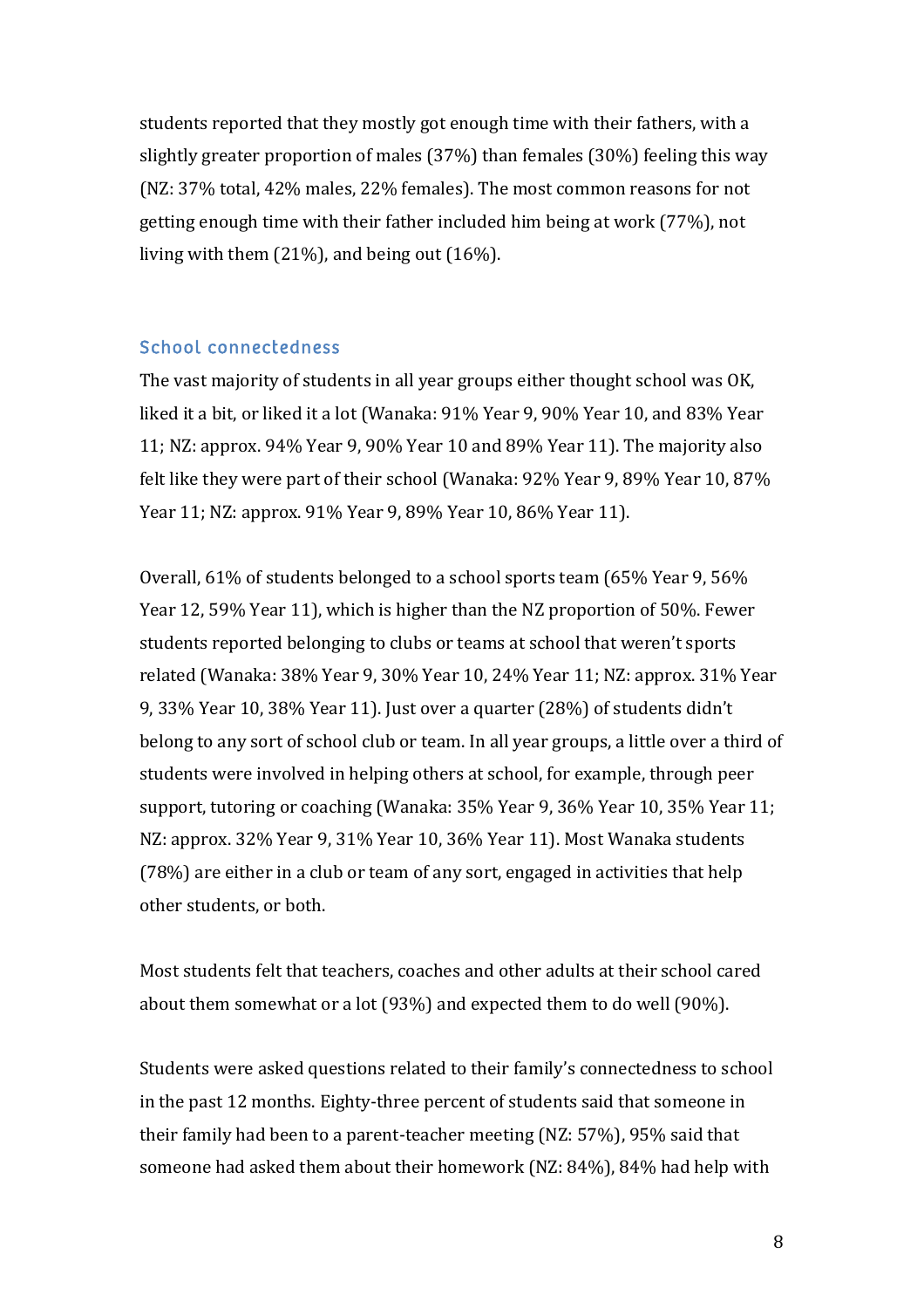their homework (NZ:  $62\%$ ) and  $72\%$  had someone come to a school event (NZ: 44%). Having someone in the family help out at school was less commonly reported (Wanaka: 43%, NZ: 20%). Only 3% of students said that their family hadn't done any of these things. In general, Wanaka families appear to be more connected with the school and their child's schoolwork than New Zealand families as a whole.

Sixty-three percent of students believed that they would go on to more education or training when they leave school, while 17% planned to start work or look for a job, and  $15\%$  did not know or had no plans (NZ:  $64\%$ ,  $25\%$  and  $9\%$ , respectively). 

Most students  $(94%)$  felt safe at school all or most of the time (NZ: 87%). However, 7% reported being bullied at school weekly (NZ weekly bullying prevalence is 6% for all high school year groups). Among those who had been bullied any time within the past 12 months, 42% said it was a little bad, 40% said it was not bad, 13% said it was pretty bad, and 5% said it was really bad or terrible. Reasons for being bullied<sup>11</sup> included the student's ethnic group or culture  $(12\%)$ , religion  $(10\%)$ , body size or shape  $(31\%)$ , being gay or people thinking they were gay  $(11\%)$ , and being smaller than other people  $(20\%)$ .

#### Community connectedness

Most students were involved in sports teams or clubs outside of school, but the prevalence declined with increasing year group (Wanaka: 91% Year 9, 83% Year 10, 77% Year 11; NZ: approx. 61% Year 9, 63% Year 10, 60% Year 11). The most common reasons given for not participating in sports teams or clubs outside of school were that they were not interested  $(60\%)$ , have other responsibilities  $(50\%)$ , or were not good enough at sport  $(49\%)$ .

Many of the students reported having some paid employment in the last 12 months, with the prevalence increasing with year group (Wanaka:  $75\%$  Year 9,

 

<sup>&</sup>lt;sup>11</sup> Students could indicate more than one reason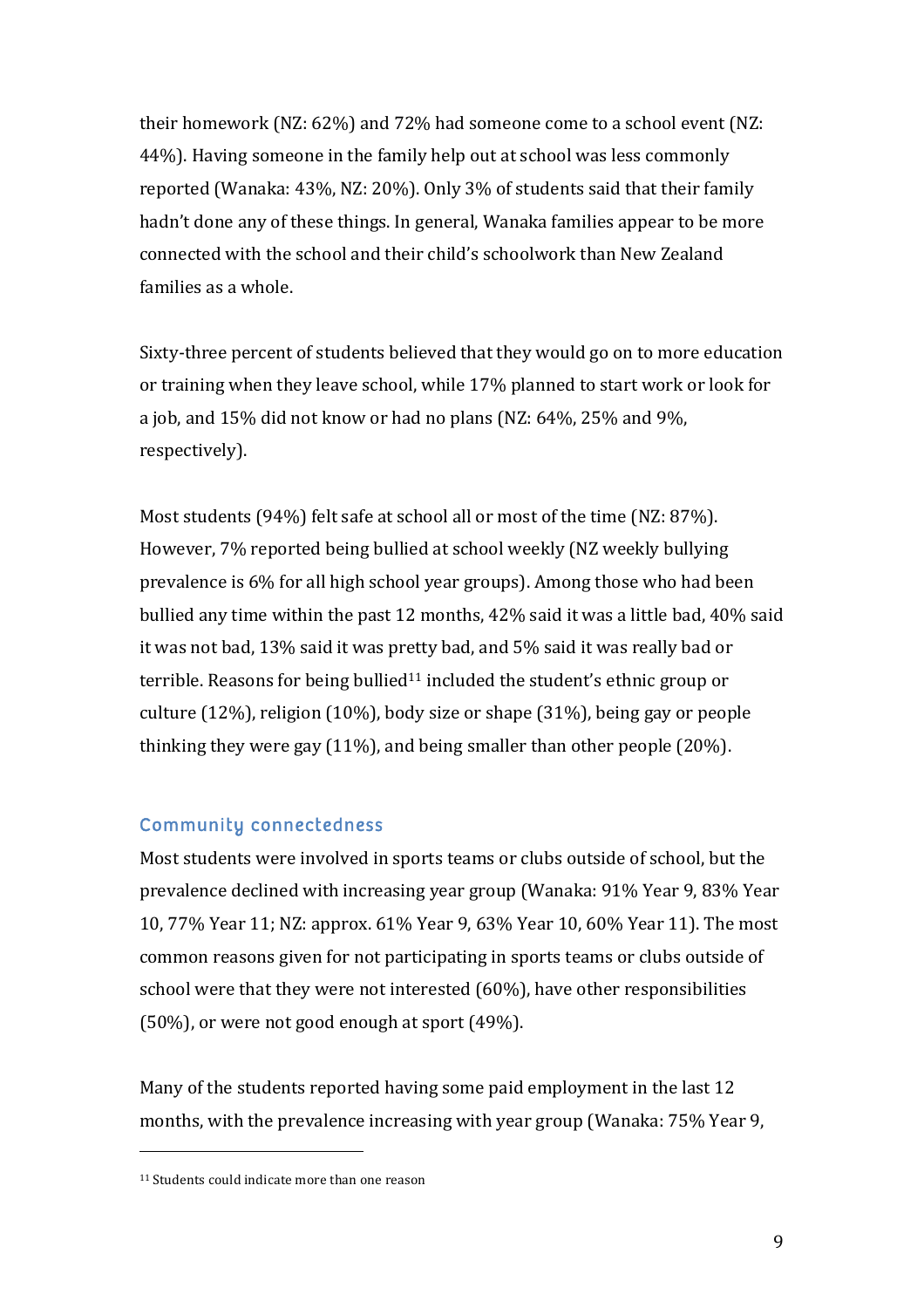78% Year 10, 85% Year 11; NZ: approx. 37% Year 9, 41% Year 10, 50% Year 11). This included students who had a regular part-time job (Wanaka: 41% Year 9, 44% Year 10, 66% Year 11; NZ: approx. 15% Year 9, 19% Year 10, 25% Year 11) and/or had occasional work during the school term (Wanaka:  $46\%$  Year 9,  $47\%$ ) Year 10, 63% Year 11; NZ: approx. 13% Year 9, 15% Year 10, 17% Year 11) and/or had a school holiday job (Wanaka: 57% Year 9, 53% Year 10, 72% Year 11; NZ: approx.  $16\%$  Year 9, 17% Year 10, 21% Year 11). The prevalence of youth employment is higher in Wanaka than in NZ for all job types and year groups. 

#### Emotional health

Overall, the majority of students reported feeling okay, satisfied or very happy with their life (Wanaka: 94% Year 9, 97% Year 10, 91% Year 11; NZ: approx. 94% Year 9, 92% Year 10, 91% Year 11). Some students reported minor difficulties in emotions, concentration, behaviour or being able to get along with other people (38% Year 9, 45% Year 10, 49% Year 11). It wasn't uncommon for students to report feeling sad, blue or depressed for two weeks or more in a row over the past 12 months, especially among females (Wanaka:  $42\%$  females,  $28\%$ males; NZ: 38% females, 23% males).

#### Cigarettes, alcohol and other drugs

Striking differences in attitudes towards cigarettes, alcohol and other drugs were evident across the age groups (Figure 4). In Year 9, a very small proportion of students thought it was okay for people their age to use alcohol regularly. In Year 10, more males thought it was okay than females. By Year 11, just over half the students thought it was okay. Although not as accepted, cigarette and marijuana use showed similar trends by year group, with 28–30% of Year 11 students thinking it was okay for people their age to use marijuana regularly. Overall, use of legal highs and other legal drugs was not considered okay.

Students were asked to indicate which substances their friends use. Reported use of alcohol, cigarettes and marijuana among friends was very high in Year 11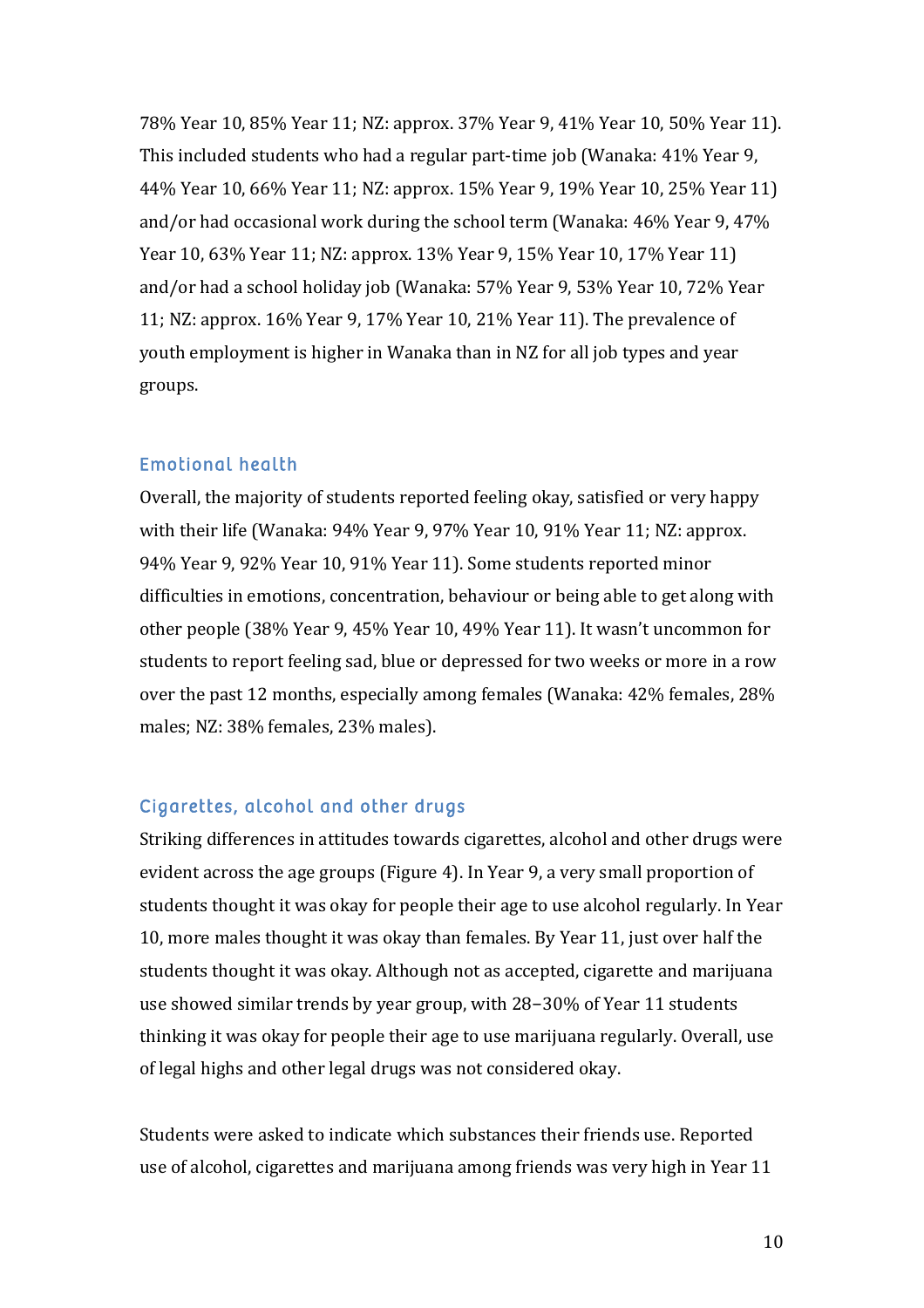(83–85%, 48–55% and 50–55%, respectively; Figure 5). These results do not necessarily reflect regular use by friends, they may reflect 'ever' used.

Alcohol is used by parents in the homes of most students in all year groups (Figure 6). Parental smoking is also common, and the student's reports match what is known about cigarette smoking prevalence in the Queenstown Lakes District. Reported use of other substances was low.

NZ data about attitudes and exposure is not stratified by age, and includes all high school year groups (i.e., it is an older sample). It is therefore not a good comparison group. However, for interest, the prevalence of NZ students thinking that it is okay for people their age to use the substance regularly is  $10\%$  for cigarettes, 25% for alcohol, 10% for marijuana, 4% for legal highs and 2% for other drugs. The prevalence of reporting friend's use is 37% for cigarettes, 55% for alcohol,  $35\%$  for marijuana,  $10\%$  for legal highs and  $10\%$  for other drugs. The prevalence of reporting parent's use is  $28\%$  for cigarettes, 57% for alcohol, 6% for marijuana,  $1\%$  for party pills and  $1\%$  for other drugs.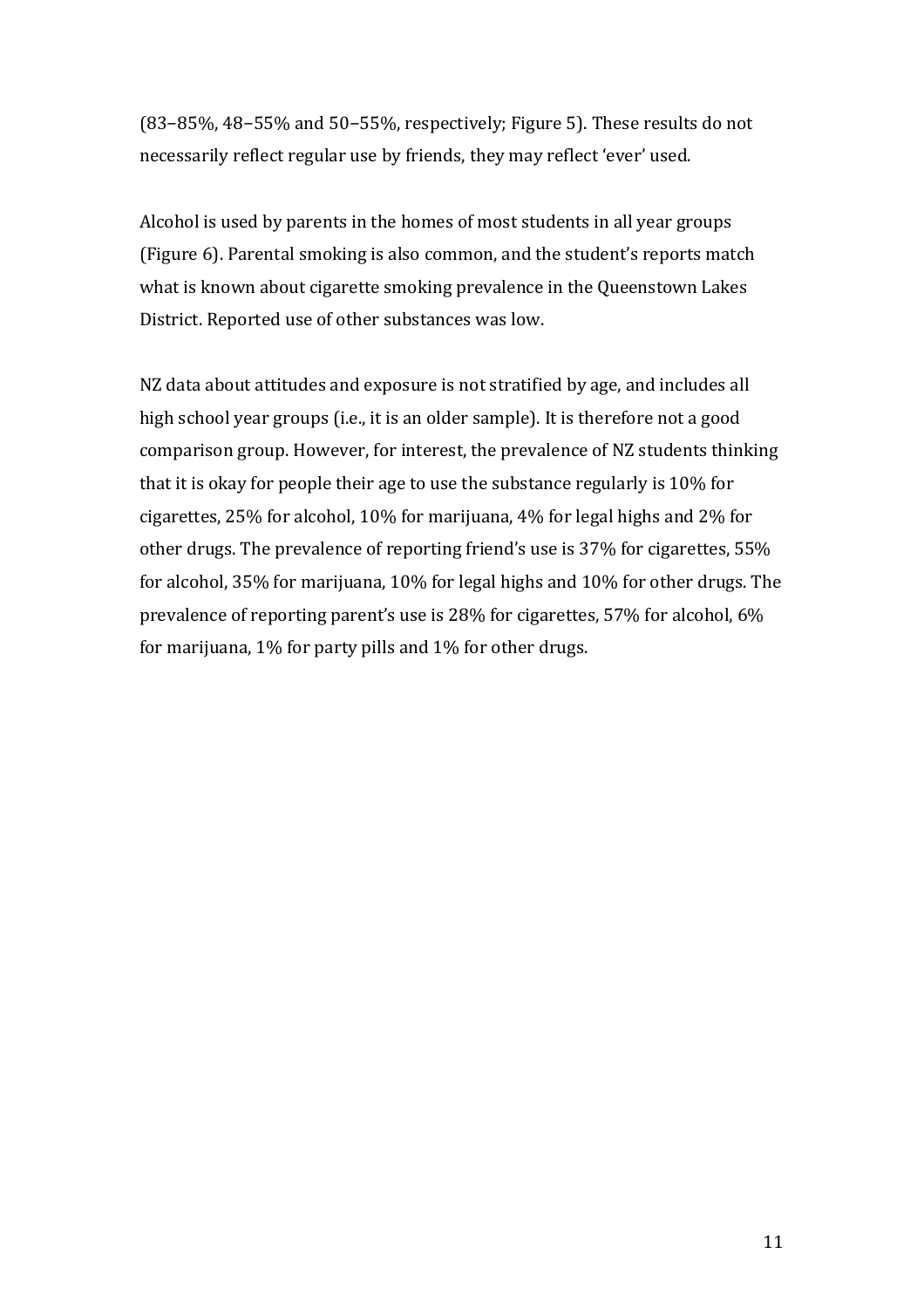

Figure 4 Percent of students reporting that it was okay for people their age to use cigarettes, alcohol and other drugs regularly, by school year group and sex  $(n = 315)$ 



Figure 5 Proportion of students reporting that their friends use cigarettes, alcohol and other drugs, by school year group and sex  $(n = 315)$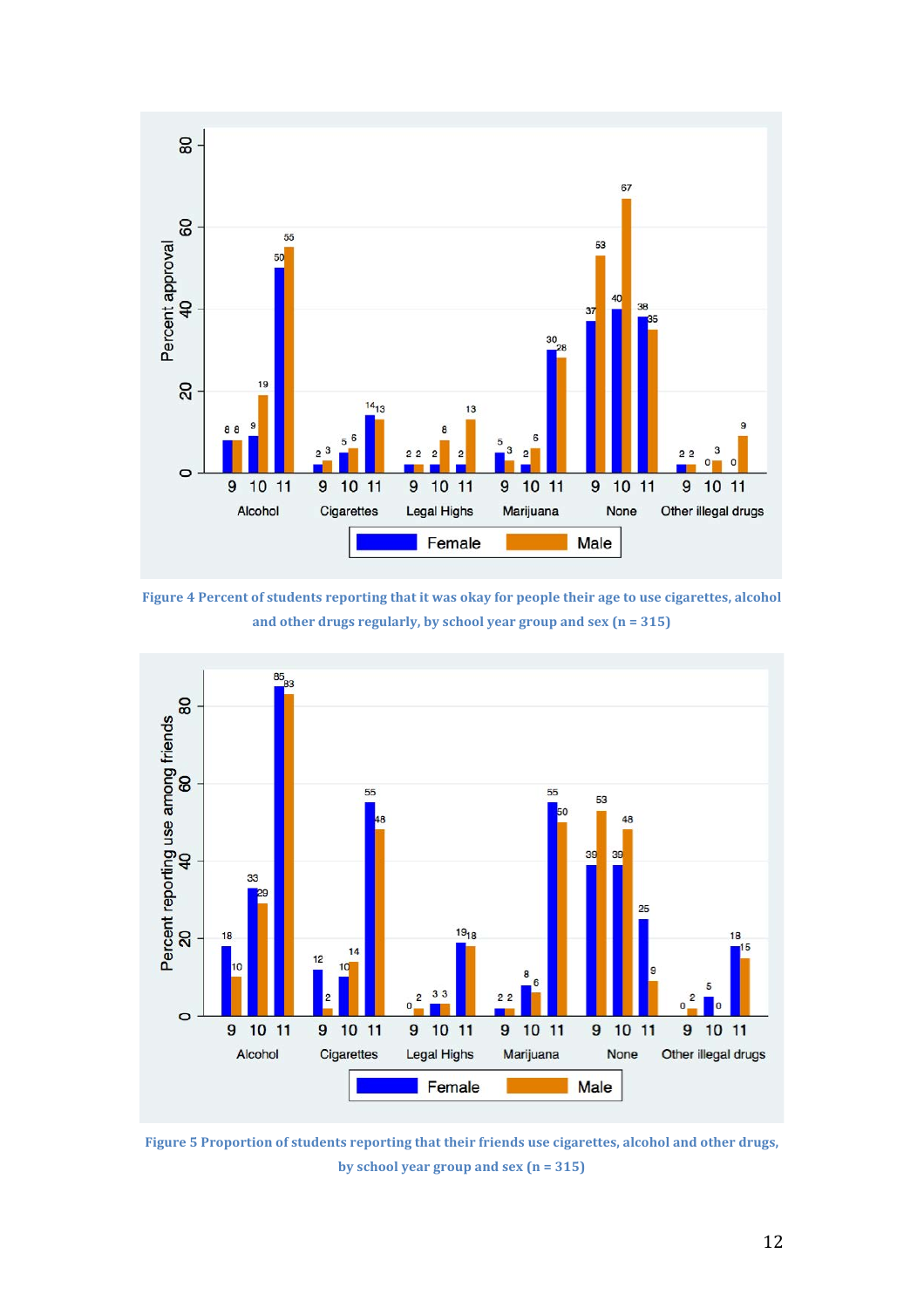

Figure 6 Proportion of students reporting substance use at home by parents or someone who acts as their parents, by school year group and  $sex$  ( $n = 315$ )

Students were asked if they had ever drunk alcohol, not counting a few sips. In total, 43% of males ( $n = 68$ ) and 32% of females ( $n = 52$ ) reported having drunk alcohol. The prevalence of having drunk alcohol increased with year group and was always higher among males (Figure 7; Wanaka both sexes: 20% Year 9, 33% Year 10, 65% Year 11; NZ: approx. 30% Year 9, 47% Year 10 and 61% Year 11). Most of the students who had drank alcohol were 12 years or older when they had their first drink (Figure 8). Among current drinkers (those that have drunk alcohol and did not indicate that they no longer drank) 32% of males reported that they drank weekly and 41% of females reported that they drank two or three times in the last four weeks (Figure 9). Twenty-six students said that they no longer drank. It is difficult to make comparisons with the NZ sample, because the Wanaka sample is younger. However, in general, Wanaka females are drinking less regularly and Wanaka males more regularly than their national counterparts.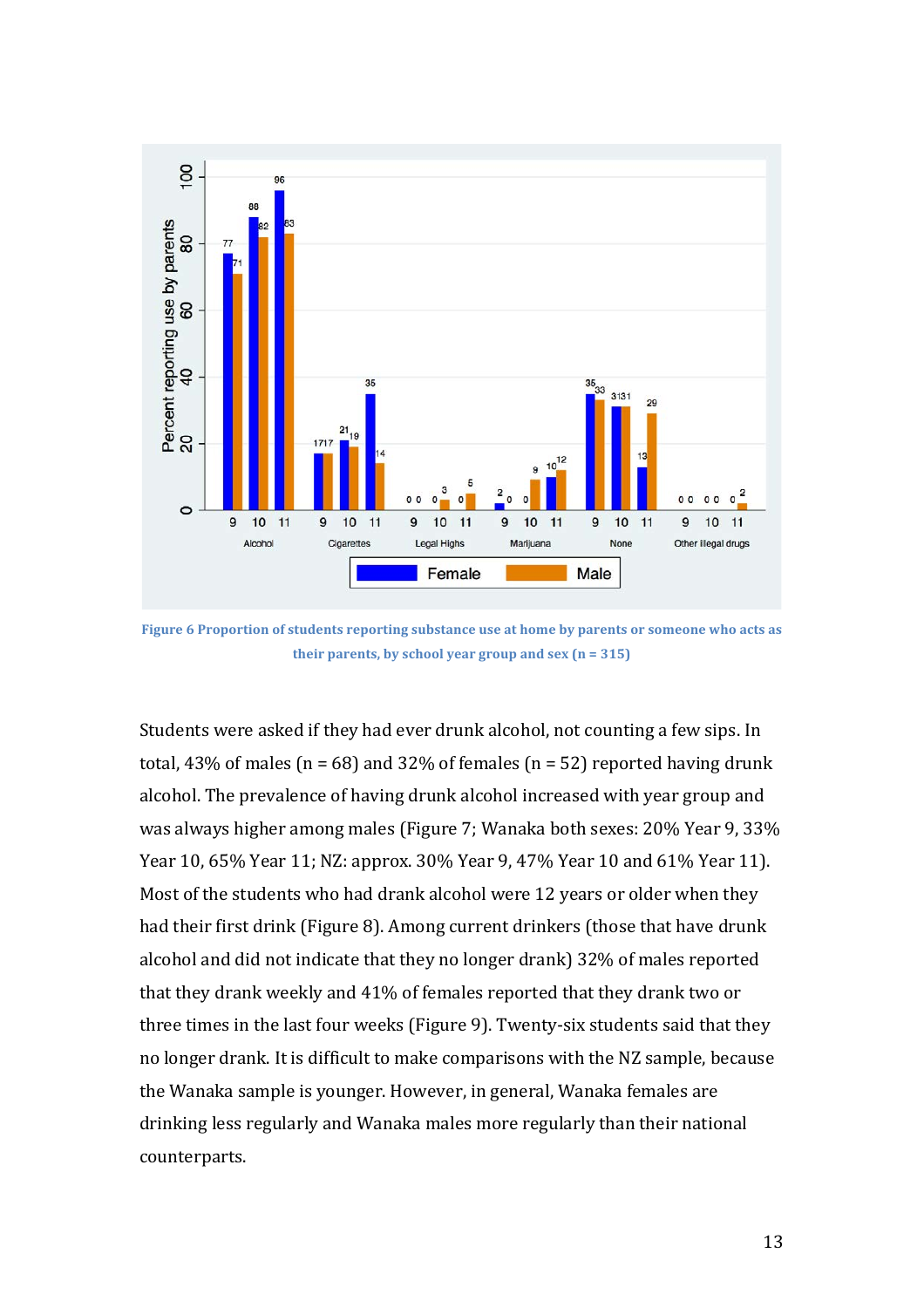

Figure 7 Proportion of students reporting that they had ever drunk alcohol, by school year group **and sex (n = 318)**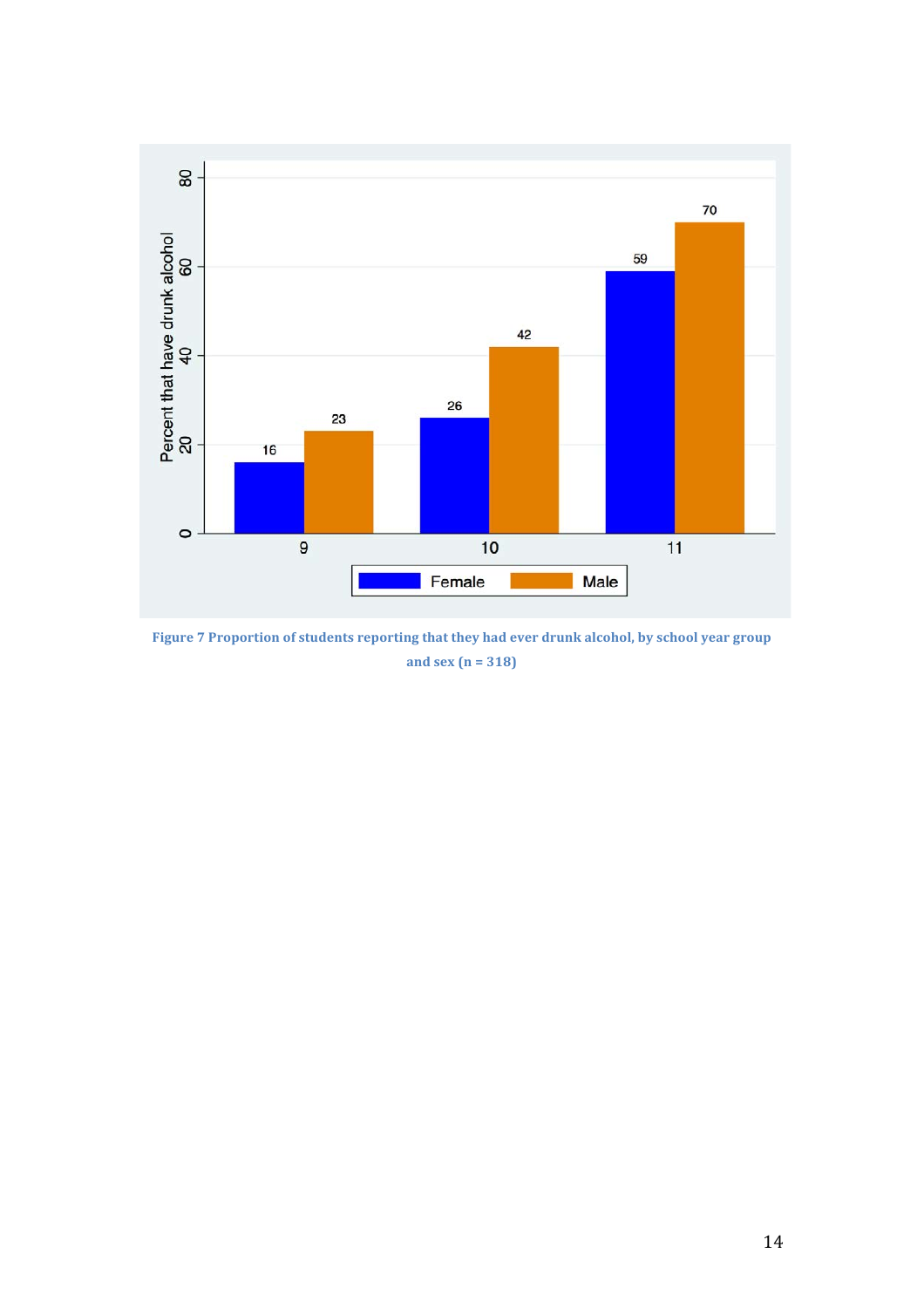

**Figure 8** Proportion reporting age at first drink of alcohol, not counting a few sips, by sex (n = 119)



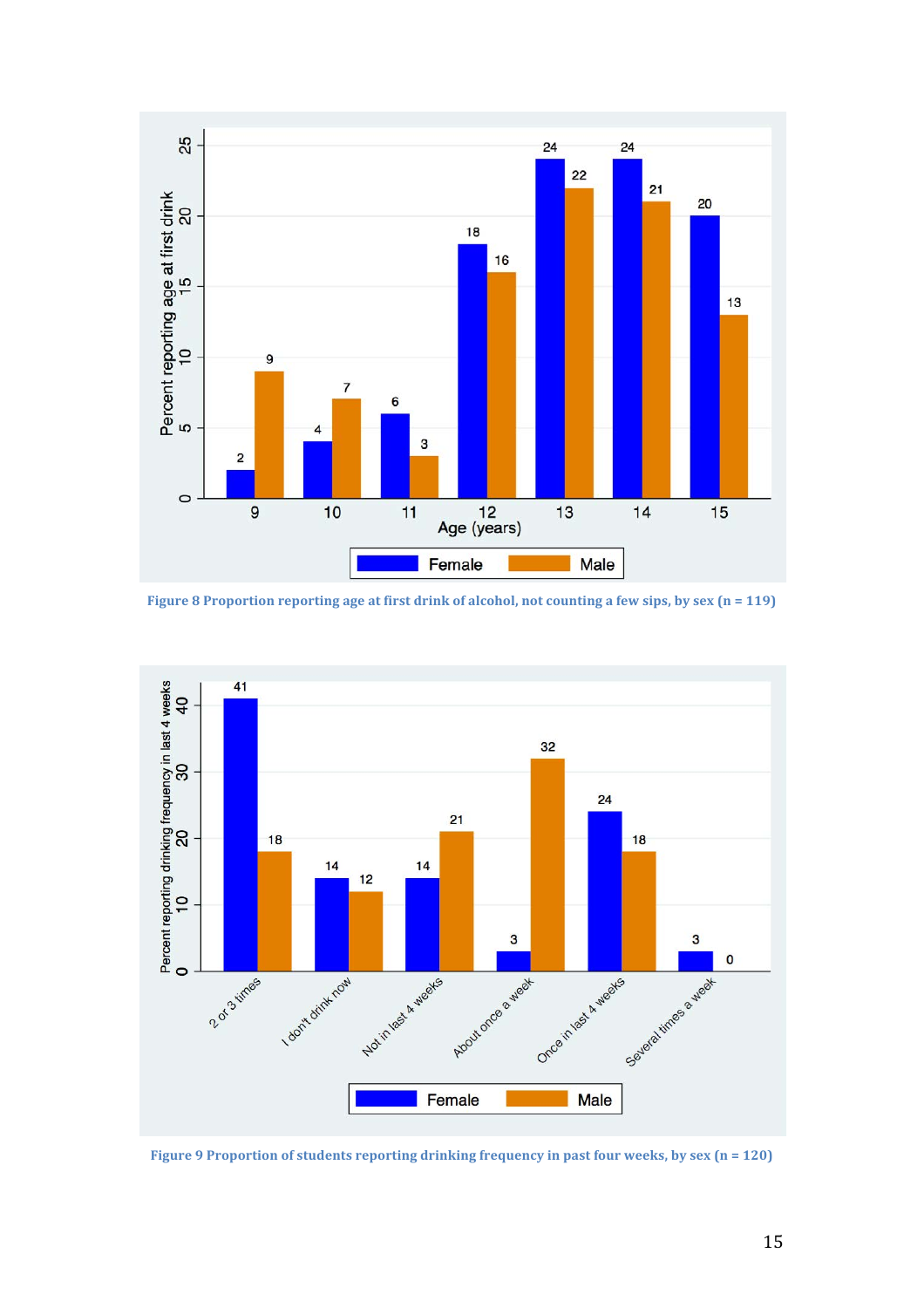Students were asked how many alcoholic drinks they usually have in one session (within about four hours, counting one drink as one small glass of wine, one can or stubbie, one RTD, or one nip of spirits). About half of the current drinkers<sup>12</sup> usually only had one or two drinks per session, but 21% of females and 38% of males usually drank amounts recognized as 'binge drinking' (Figure  $10$ ).<sup>13</sup> Thirty-one students (36% of current drinkers, 18 males & 13 females) had binge drank at least once in the past four weeks (Figure 11). With the exception of one student, all binge drinkers were in Year 11. For comparison, 30% of all (i.e., not just current drinkers) Wanaka Year 11 students and approximately 21% of all NZ Year 11 students reported binge drinking in the past four weeks.



**Figure 10** Proportion reporting drinking volume in a usual session, by sex  $(n = 87)$ 

 

<sup>&</sup>lt;sup>12</sup> Current drinkers are those who said that they had drunk alcohol, and did not indicate that they no longer drank.

<sup>13</sup> Binge drinking was defined as consuming five or more alcoholic drinks within one four-hour drinking session (as defined by the Health Promotion Agency of New Zealand).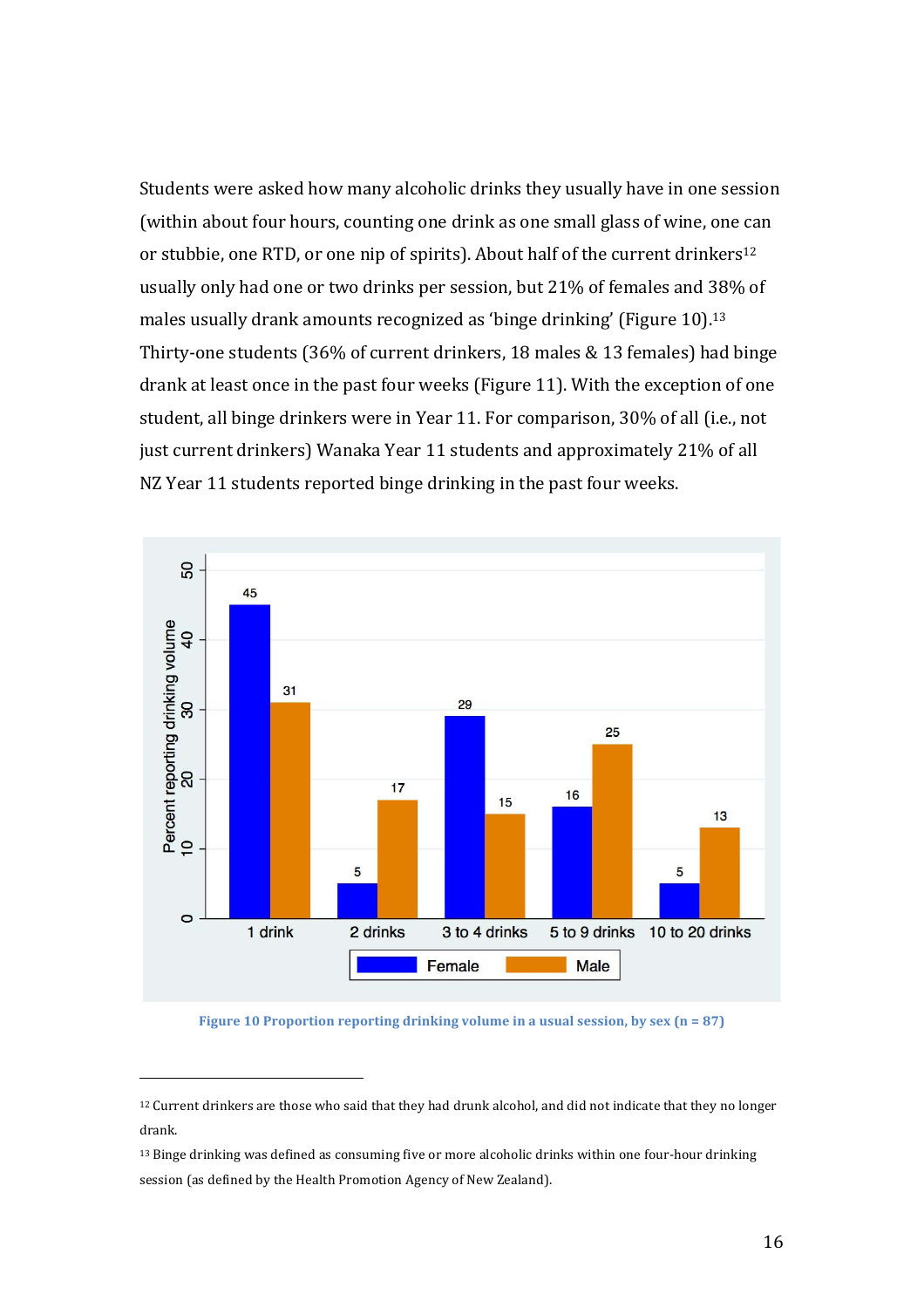

Figure 11 Proportion of current drinkers reporting binge drinking frequency in past four weeks, by  $sex (n = 87)$ 

Beer was the most popular drink among males (Wanaka: 85%; NZ: 52%), and RTD's among females (Wanaka: 51%, NZ: 71%).

Parents are the primary source of alcohol for Wanaka youth. Sixty-two percent ( $n = 58$ ) of current drinkers reported that their parents gave them alcohol, 32%  $(n = 30)$  reported that their parents bought them alcohol, and 41%  $(n = 40)$ reported taking alcohol from home with their parent's permission. Parental supply is common in NZ; with 60% of NZ students who drink reporting that parents buy, give or let students take it from home with permission. Friends are the other major suppliers (Wanaka: 35%; NZ: 44%). Students most commonly drank with family  $(68%)$  and friends  $(60%)$ . Although all identified binge drinkers said they drank with their friends, more than half  $(61%)$  of them also said that they drank with their family.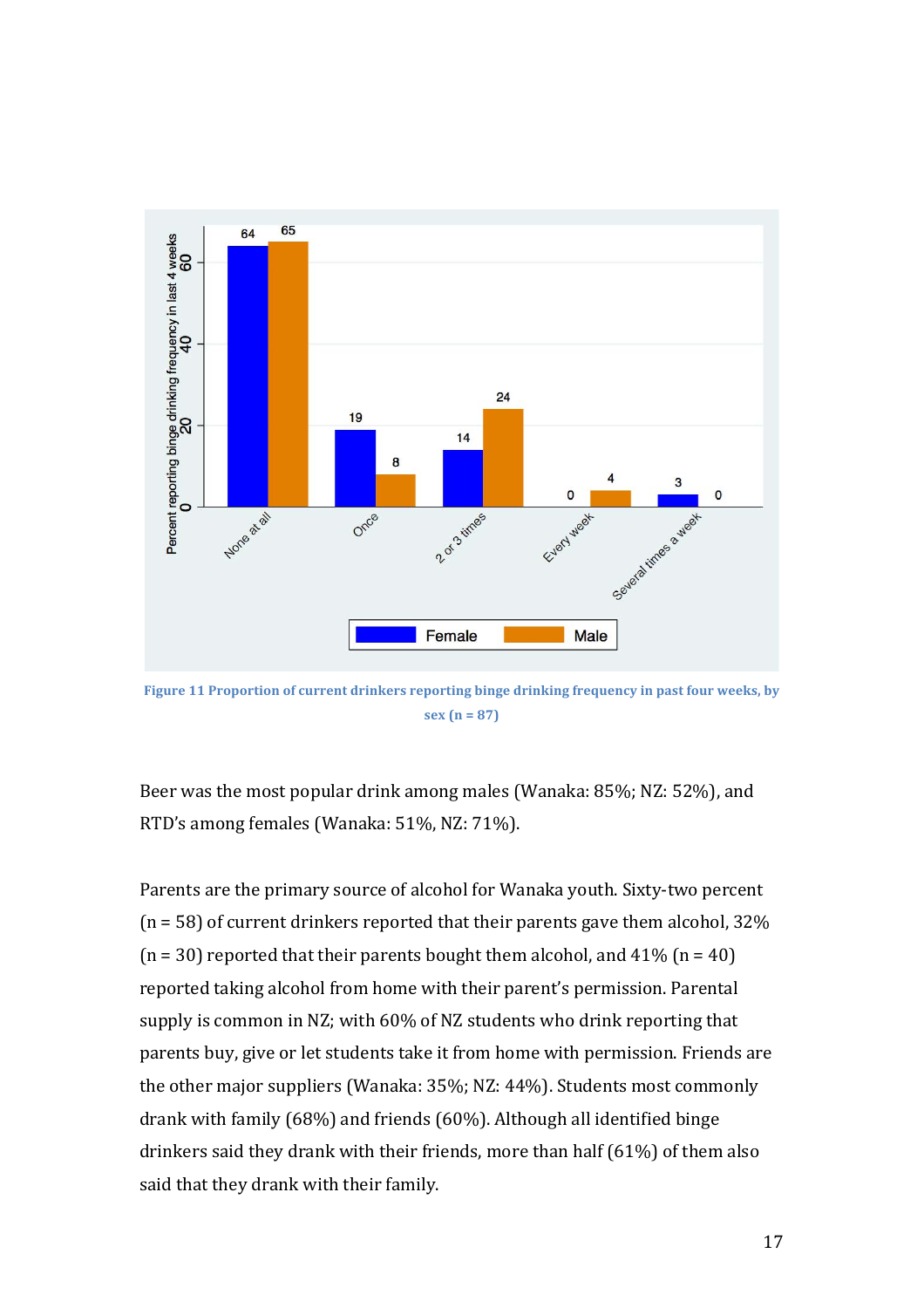The most common reasons given for choosing to drink alcohol were to have fun  $(61%)$  and enjoy parties  $(48%)$ . Other reasons included to relax  $(26%)$ , to get drunk  $(25%)$ , to forget about things  $(23%)$ , to feel more confident  $(23%)$ , because their friends do (22%), and because they are bored  $(18\%)$ .<sup>14</sup>

When asked about alcohol-related harm in the past 12 months, 12% of drinkers reported having unsafe sex at least once, 10% reported having done things that could get them into serious trouble at least once, and 18% reported that they had been injured at least once while they had been drinking. The small number of drinkers  $(n = 120$  'ever drinkers' and 96 'current drinkers') must be taken into account when considering the prevalence of specific harms. However, for interest, 6% of NZ students report having their performance at school or work affected, 12% having unsafe sex, 5% having unwanted sex, 13% doing something that could get them into serious trouble and 15% being injured.

There appears to be a lack of parental or peer concern about youth drinking in Wanaka. Only 18% of drinkers reported that they have had friends or family tell them to cut down on their drinking (NZ:  $11\%$ ), and only 12% reported that they are worried about their own drinking  $(NZ: 8\%)$ .

Twelve percent of drinkers said that they had tried to cut down or give up drinking alcohol (NZ:  $13\%$ ). When asked who they would go to for help if they had problems or concerns due to their alcohol use, the most popular choices were friends  $(65%)$  and parents  $(63%)$ . Other family members  $(39%)$  and school guidance counsellors (34%) were also common choices. Less common choices were a drug and alcohol service  $(22\%)$ , school nurse  $(13\%)$  teachers  $(10\%)$  and pharmacists (9%). Twenty-three percent of students said they wouldn't look for help. 

 

<sup>&</sup>lt;sup>14</sup> No national data are available for comparison.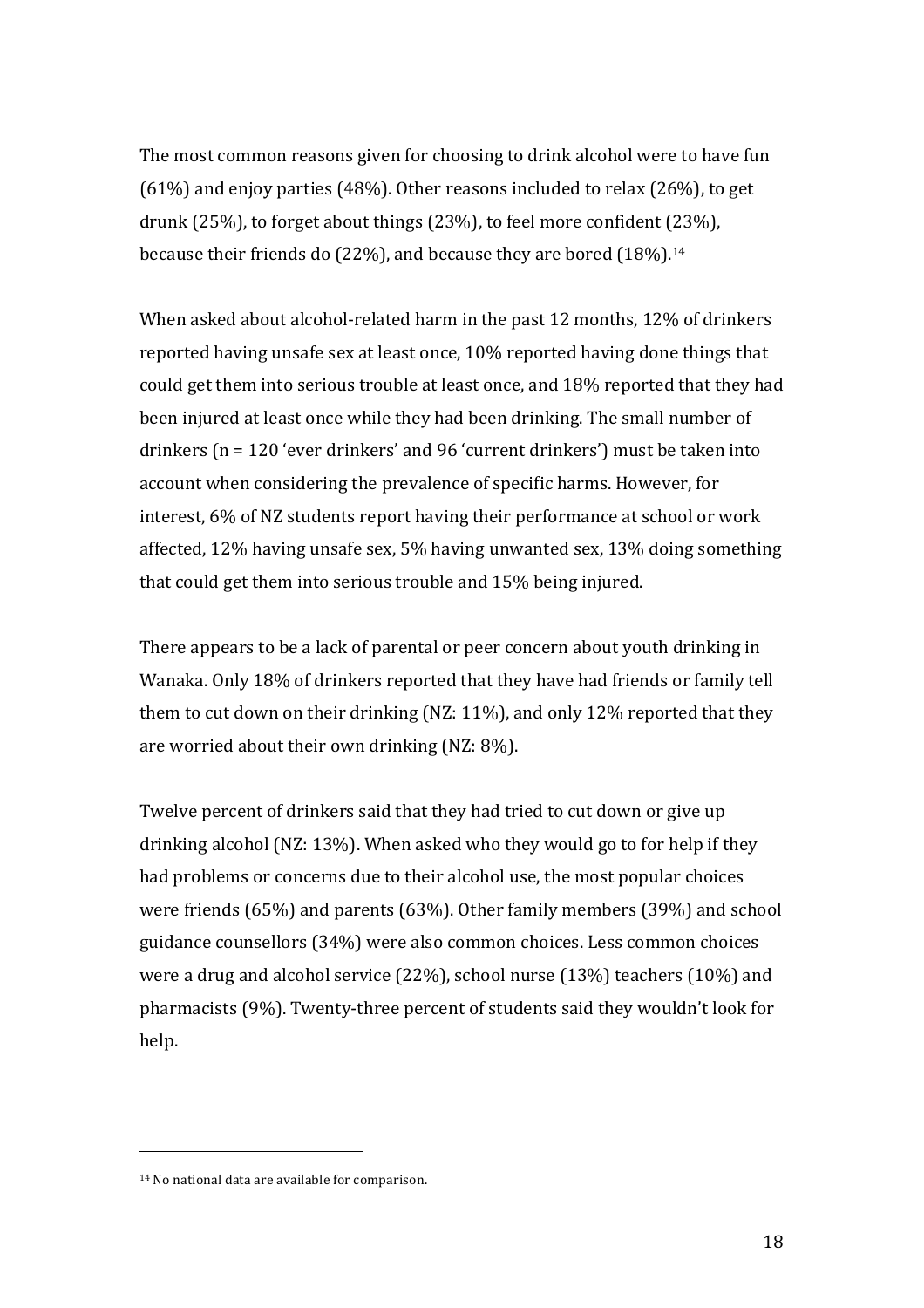#### Wanaka-specific issues

Students were asked open-ended questions about Wanaka and their school.

One question asked if there was an expectation for teenagers to drink in the Wanaka community. The majority of students did not believe there was. The general feeling among these students was that while drinking wasn't necessarily expected, it was accepted. A minority held the opposite opinion, and reported that peer pressure influenced drinking among some groups.

Students were also asked if they thought it was easy for teenagers to access alcohol in Wanaka. The overwhelming majority said yes, and many implicated parental and older sibling supply.

Almost all of the respondents felt that they got enough information or support at school or at home to help them make informed choices about alcohol consumption. However, a few offered suggestions for what they thought MAC could do to better inform young people about alcohol. These included bringing in people who have had bad experiences with it, continuing the weekly health programme through all the school year groups, and initiating a student-led programme. Four students commented that student drinking needs to be addressed outside of the school, in the sense that the school wasn't responsible for the drinking.

#### Associations with alcohol consumption

The following factors were tested for their association with youth alcohol consumption:

- Year group
- Sex
- Thinking it was ok for people your age to drink alcohol regularly
- Friends using alcohol
- Parents using alcohol in the home
- Having fun with family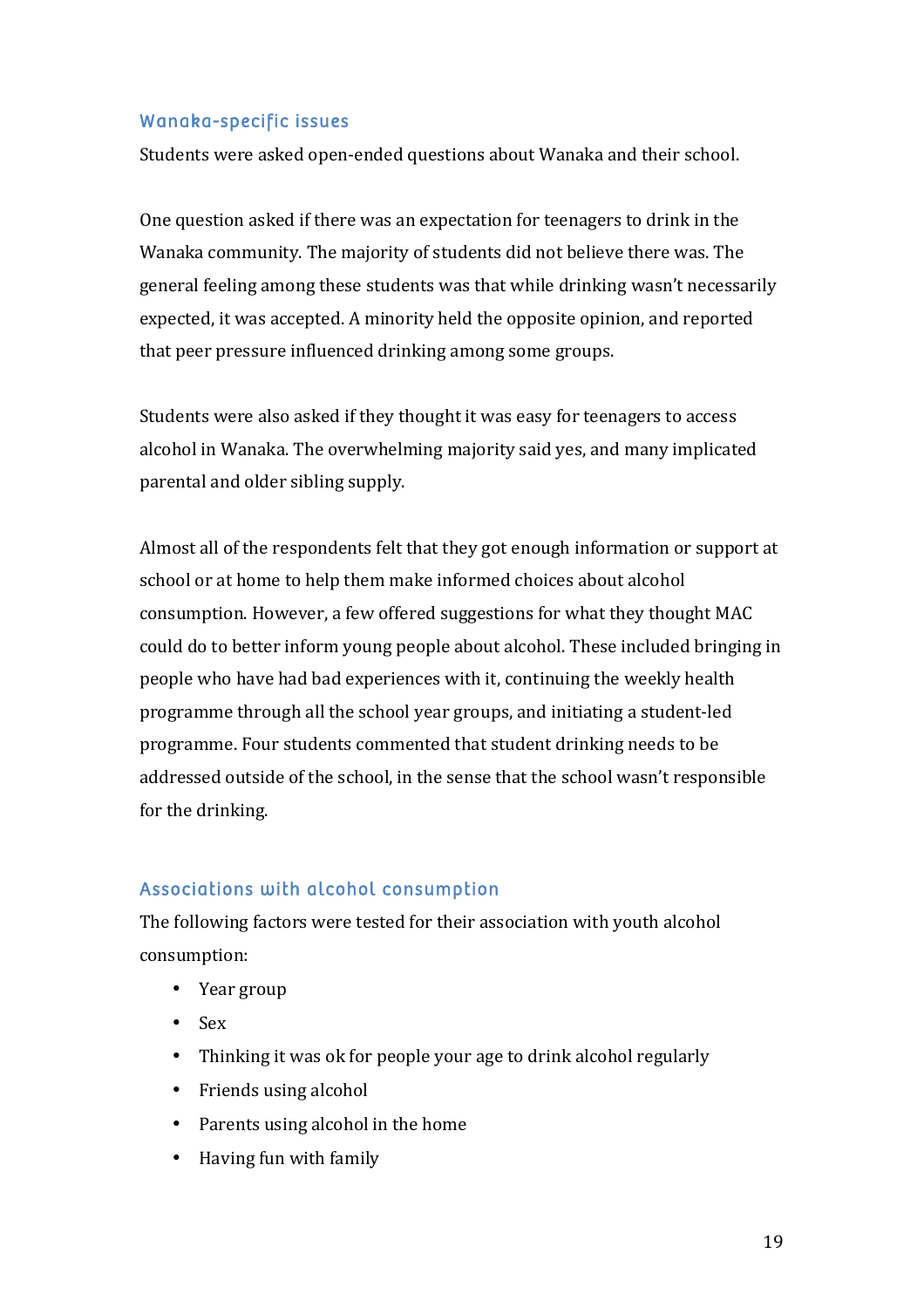- Family relationships
- Parents wanting to know who they are with and where they are
- Feeling close to mother
- Feeling close to father
- Spending enough time with mother
- Spending enough time with father
- Belonging to a school sports team
- Belonging to a school team or club that isn't sports related
- Belonging to a club or team outside of school
- Doing something at school to help others
- Having a regular part-time job during the school term
- Having parents supply alcohol (for binge drinking only)
- Having friends supply alcohol (for binge drinking only)

#### *Current drinkers*

Current drinkers were defined as students who stated that they had consumed alcohol and did not indicate that they no longer drank  $(n = 94, 28\%$  of all students surveyed). Poisson regression was used to identify the predictors of current drinking, while controlling for year group differences.

Students that think it is okay for people their age to drink alcohol regularly were four times as likely to be current drinkers compared with those who didn't hold that belief (RR 4.4,  $95\%$ CI 2.9–6.6, p < 0.001). Exposure to alcohol had a large influence on youth drinking. Those with friends that use alcohol were six times as likely, and those with parents who use alcohol four times as likely, to be current drinkers (friends RR 6.33, 95%CI 3.88-10.33, p<0.001; parents RR 3.74, 95%CI 1.80−7.74, p<0.001), compared with those with no friend or parent drinking exposure, respectively.

Belonging to a school sports team increased the risk of being a current drinker by 55%, compared with those not in a school sports team (RR 1.55, 95%CI) 1.09−2.19,  $p = 0.014$ ). Similarly, belonging to a team or club outside of school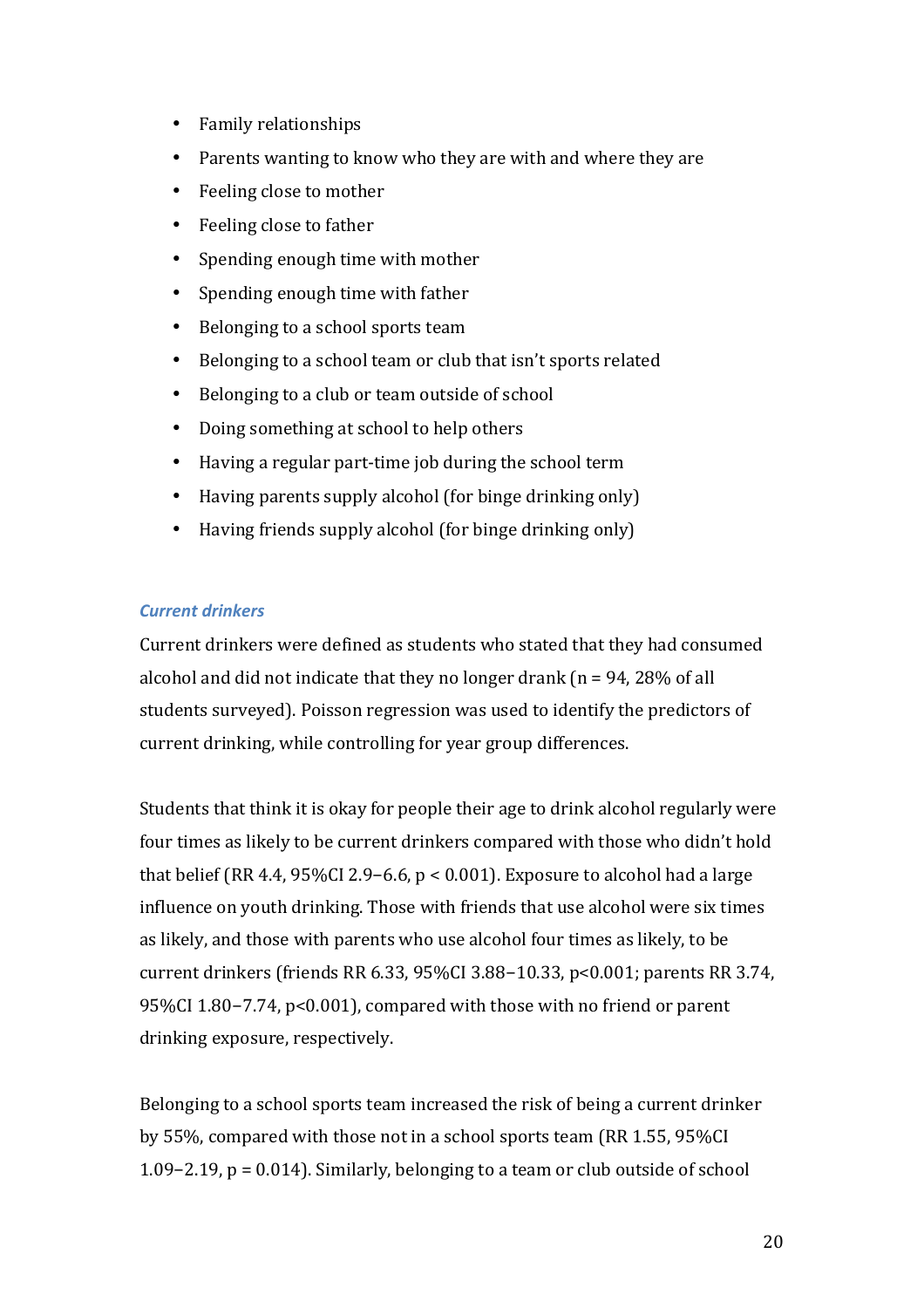increased the risk by  $79\%$  (RR 1.79, 95%CI 1.07–2.95, p = 0.026). Note that there is likely to be some crossover between participation in school teams and in teams outside of school.

Some factors decreased the risk of being a current drinker. Feeling close to their father most of the time decreased the risk of being a current drinker by 39%. compared with students who do not feel close to him most of the time (RR 0.61, 95%CI 0.44–0.85,  $p = 0.004$ ). Having parents who always wanted to know who they are with and where they are decreased the risk of being a current drinker by  $31\%$ , compared with students with less parental monitoring (RR 0.69, 95%CI)  $0.50-0.96$ , p = 0.025).

#### *Binge drinkers*

Binge drinking was defined as having consumed five or more alcoholic drinks within one four-hour drinking session (as defined by the Health Promotion Agency of New Zealand) at least once in the last four weeks. Almost all binge drinkers were in Year 11 (30/31 binge drinkers).

Binge drinking was significantly associated with:

- Thinking that it is okay for people your age to drink alcohol regularly
- Having friends that use alcohol
- Having parents that use alcohol in the home
- Not feeling close to their father most of the time
- Not having parents that always wanted to know who they are with or where they are
- Having parents supply their alcohol
- Having friends supply their alcohol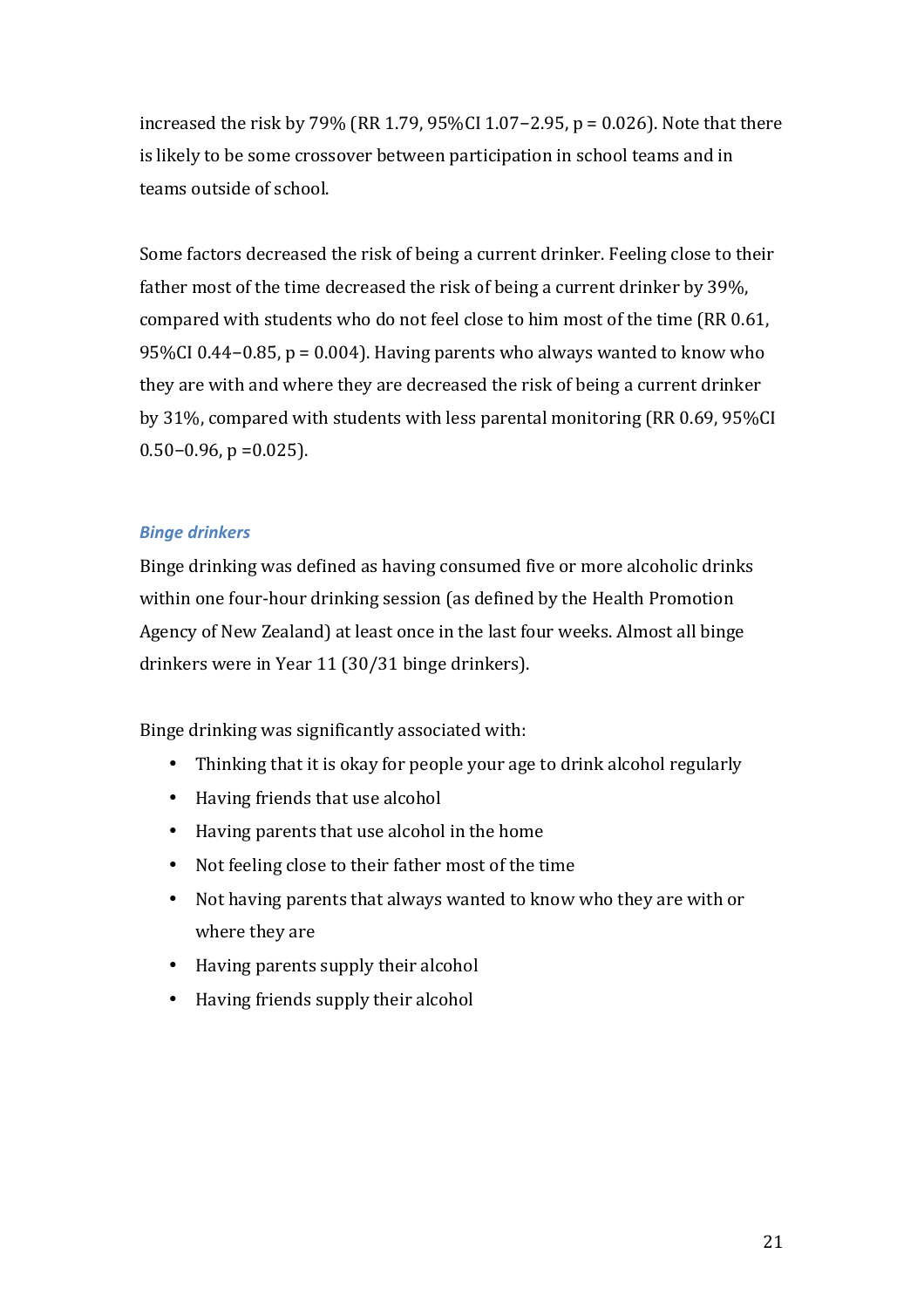#### **Discussion**

Twenty-eight percent of year 9–11 MAC students are actively engaged in some form of alcohol use. Among these current drinkers, 25% stated that they are doing it to get drunk. For some, drinking has led to unsafe sex, injury, and/or doing things that could get them into serious trouble.

The proportion of MAC students having ever drunk alcohol was not discordant with youth experience elsewhere in the country. However, more binge drinking appears to be occurring among MAC Year 11 students, compared with Year 11 students elsewhere. Although the comparison is imperfect, they also had more permissive attitudes towards alcohol use than NZ secondary school students in all years (Y9−13). Among Wanaka youth, having a permissive attitude toward regular alcohol use was associated with both current and binge drinking.

More MAC students reported alcohol use by parents in the home than their national peers (82% versus 59%). Fewer MAC students reported use by friends  $(42\%$  versus 54%). Both current and binge drinking was strongly associated with exposure to drinking by parents and friends. It is not clear from crosssectional surveys whether young people start drinking after being influenced by currently-drinking peers, or intentionally seek out people to drink with once they have started drinking.

The finding that being in a sports team, inside or outside of school, is associated with both current and binge drinking is intriguing but could not be characterized further in this study. Perhaps the prevalent association of alcohol with sport in NZ has an influence. It is unlikely that local initiatives alone would change this association. However, making the new Wanaka Recreation Centre alcohol-free is worthy of debate, especially in light of these research findings. Students should not be discouraged from playing sport or participating in clubs.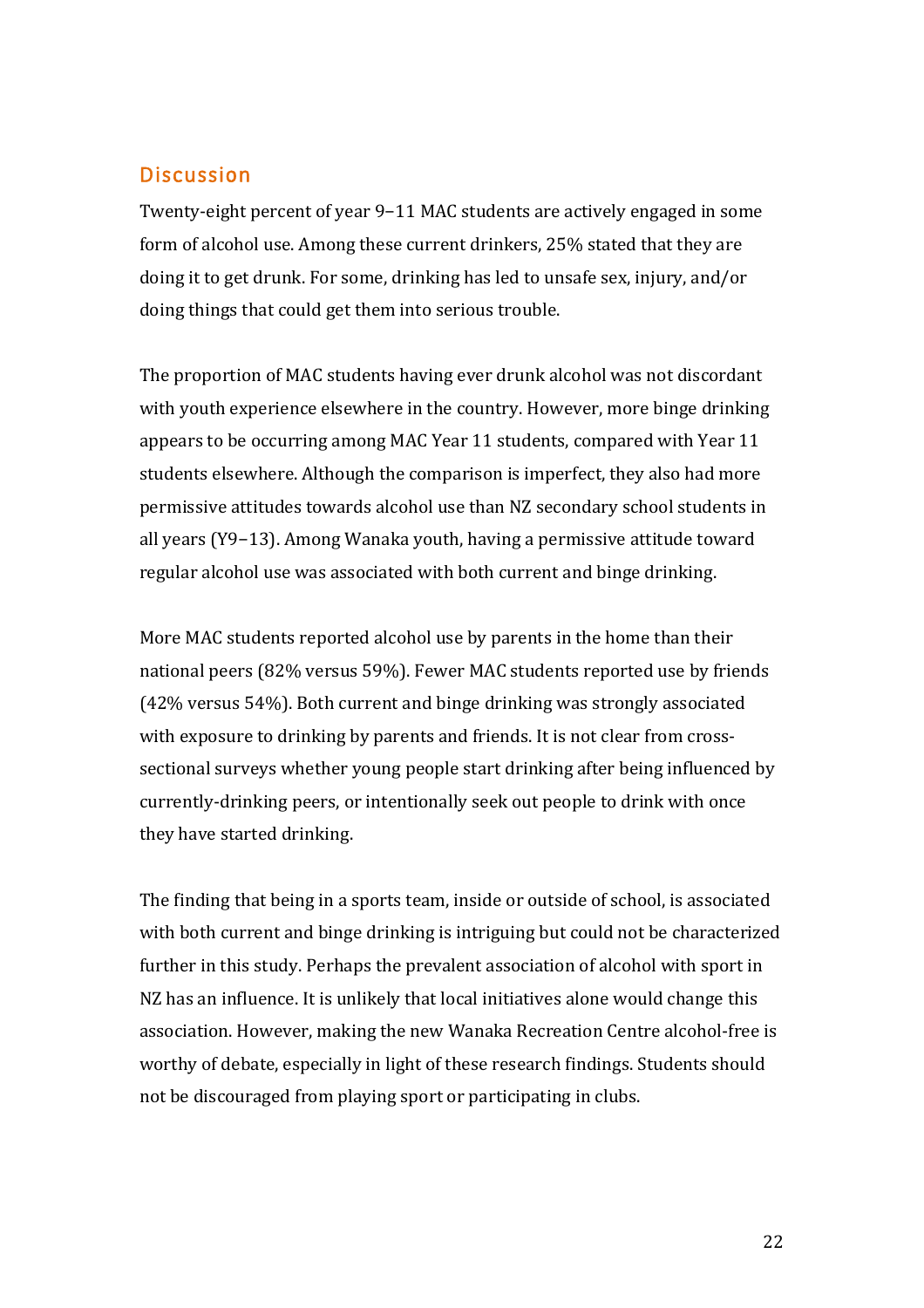The majority of students felt like their parents cared about them a lot, and lived in families that get on well. However, a large proportion of students felt that they did not get to spend enough time with their parents. Only 58% of students felt close to their father most of the time. Those that did were less likely to be current or binge drinkers. It seems that there is scope to improve parent-child relationships in Wanaka, and that doing so may reduce youth drinking.

With such a low prevalence of students reporting that their parents always wanted to know who they are with and where they are, and this being associated with current and binge drinking, it is clear that work should be done in this area. If the level of parental monitoring can be improved, reductions in youth drinking may occur.

Like most NZ youth who drink, Wanaka youth are getting their alcohol from their parents. From student comments, it is clear that parental supply to minors is normalised in this community. Despite widely held beliefs, it does not appear to be teaching responsible drinking. In this study, parental supply was associated with binge drinking. Half of the binge drinkers said that they drank with their family, but it is unclear whether they were binge drinking on these occasions. They may be having one or two drinks at home, but five or more with their friends. It is also possible that some of them are preloading at home with their parents.

It appears from student comments that youth drinking is not expected in Wanaka, but it is accepted by parents and peers alike. Youth almost unequivocally report that it is easy for them to get alcohol. There is a lack of concern among youth and their parents about youth drinking. Given the binge drinking behaviour and alcohol-related harm identified in this research, this lack of concern is unwarranted.

This research has identified possible mechanisms for reducing the prevalence of drinking and binge drinking among Wanaka youth. These include: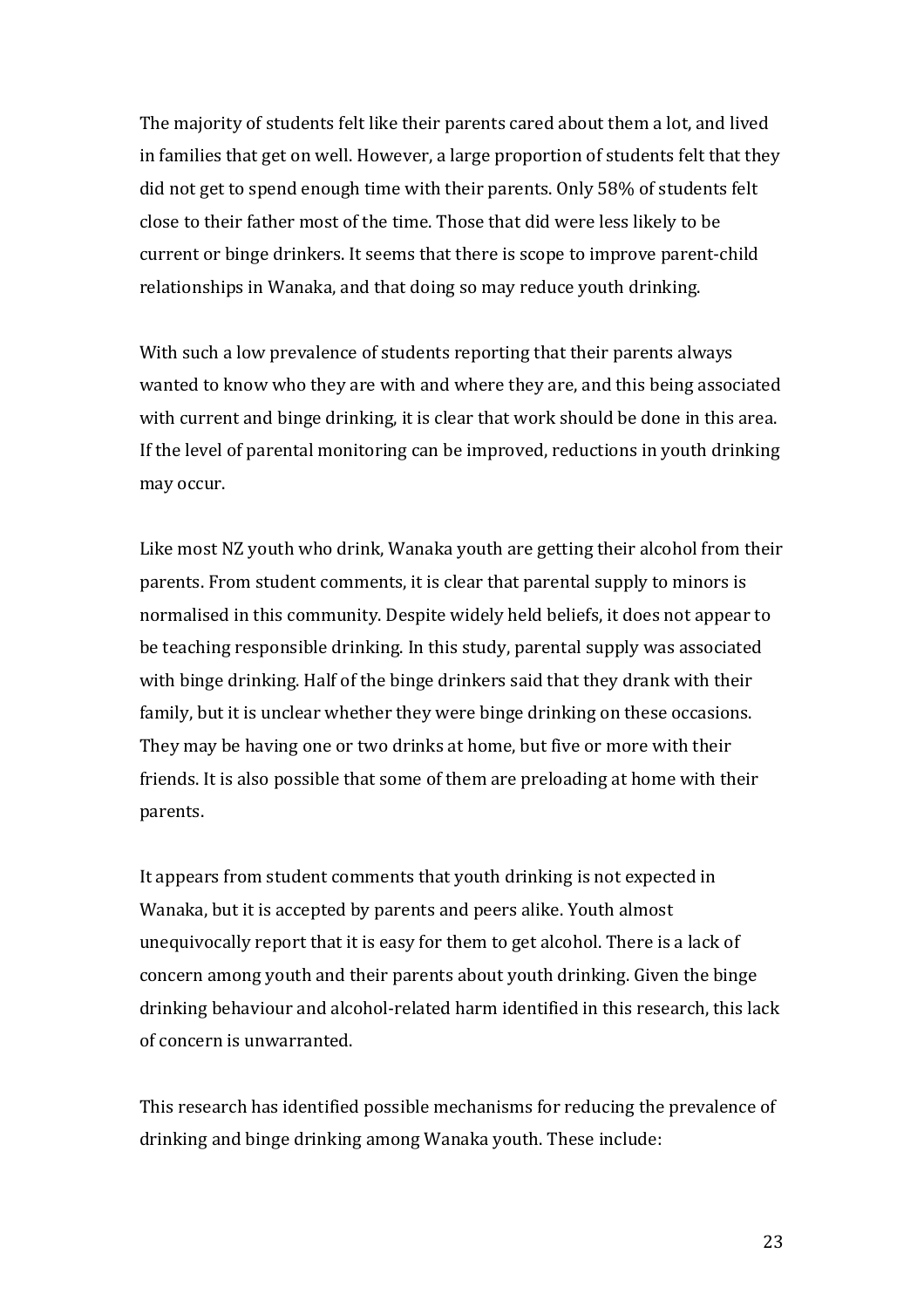- Changing parent and youth attitudes about the acceptability of youth drinking,
- Encouraging parents to limit alcohol use in the home,
- Improving parent–child bonds,
- Encouraging parents to *always* ask their child who they are with and where they are going,
- Encouraging parents to refrain from supplying alcohol to their child.

Friends and parents were identified as the most likely sources of help, should a young person require support for alcohol problems. Therefore, they should be offered the training and resources required to respond appropriately.

The majority of students surveyed are happy with their lives, like school; get on well with their families and feel like their parents and adults at their school care about them a lot. This is a great foundation from which to support students to make healthy choices about alcohol and reduce alcohol-related harm in the community.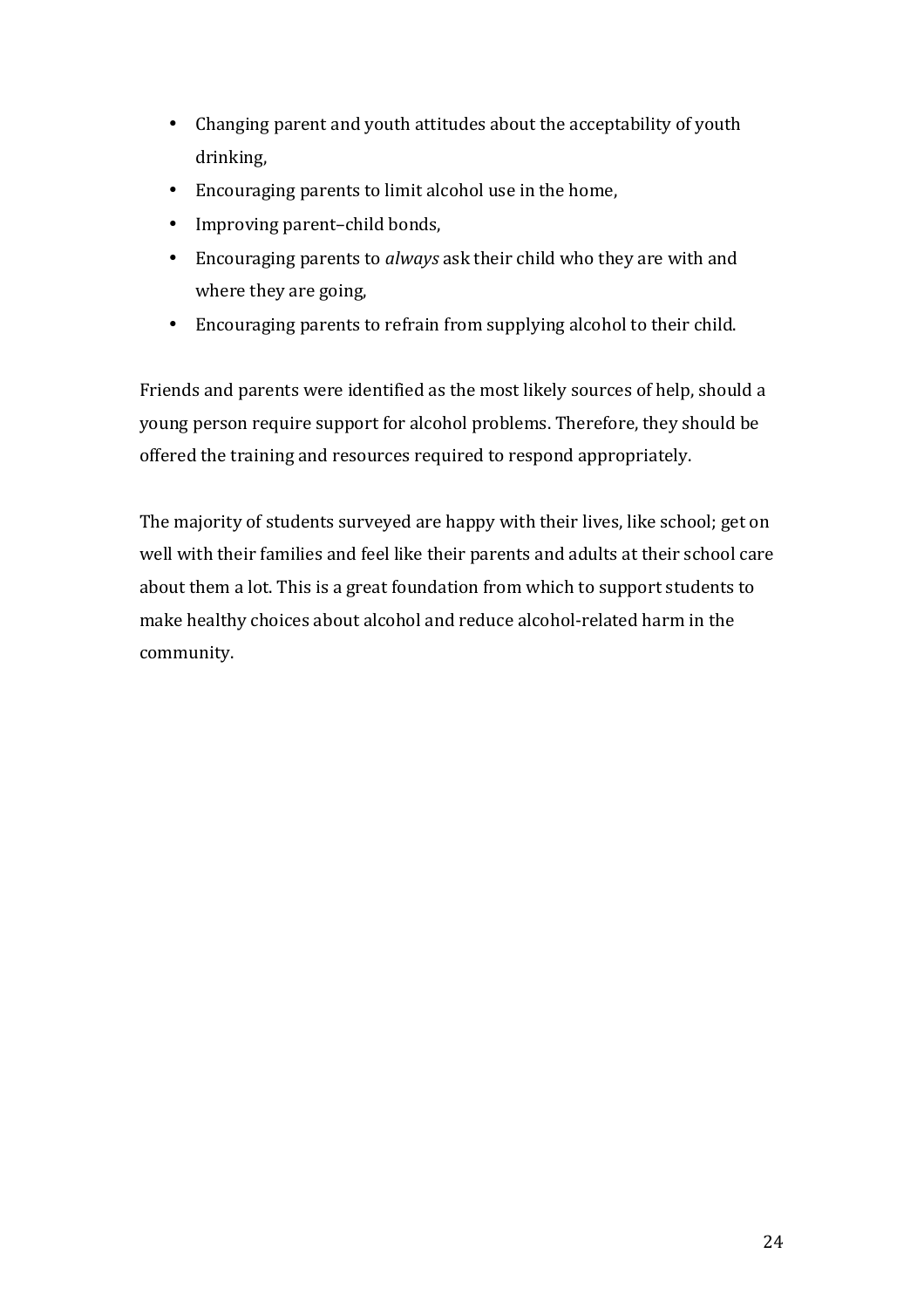## The key informant and focus group interviews

Key informant interviews are qualitative in-depth interviews with people who have first-hand knowledge about their community. These experts were asked to share their insight on the nature of local alcohol problems and give recommendations for solutions. The inclusion criteria for key informants were that they dealt with the impact of alcohol in their work.

During May to June 2016, 12 structured key informant interviews were undertaken with the junior and senior deans from Mount Aspiring College  $(n =$ 14), nurses  $(n = 6)$ , doctors  $(n = 11)$ , ambulance officers  $(n = 9)$ , midwives  $(n = 11)$ 2), youth workers  $(n = 2)$ , a youth aid officer  $(n = 1)$ , police  $(n = 3)$ , a community warden  $(n = 1)$ , publicans  $(n = 3)$  and the Wanaka Community Professionals Network (counsellors, social workers, mental health professionals,  $n = 6$ ); a total of 58 interviewees. During the same period, 13 focus group interviews were conducted with a random sample of eight students from each year 9, 10 and 11 class at Mt Aspiring College (104 students in total).

The qualitative key informant and focus group data were thematically analysed to identify patterns. Thematic analysis is one of the most common approaches to qualitative data analysis and involves the following stages:

- 1. Data familiarisation
- 2. Coding
- 3. Searching for themes
- 4. Reviewing the themes
- 5. Finalising the themes
- 6. Writing up the results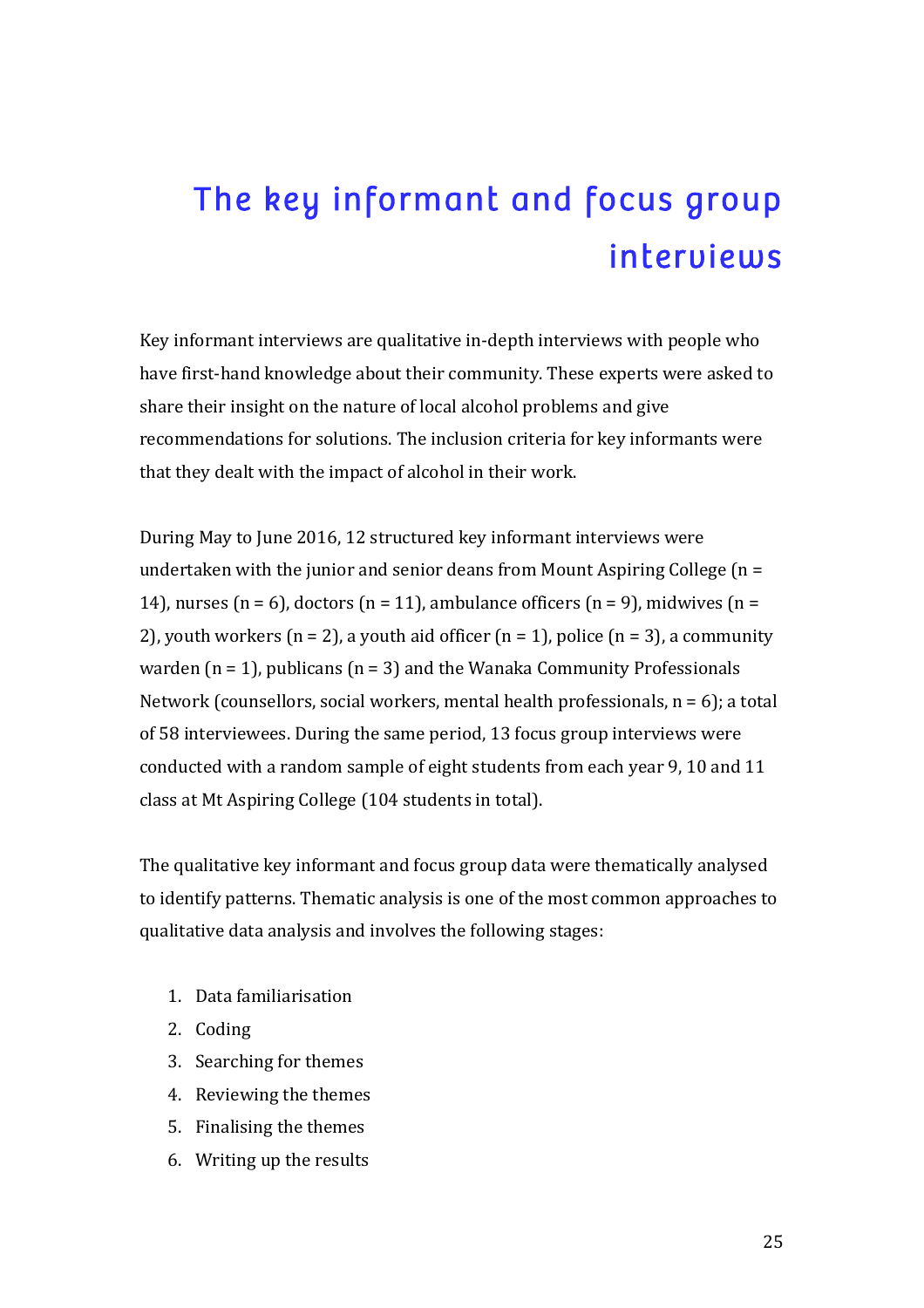#### Summary of results from key informant interviews

Among key informants, there was clear concern over the impact of alcohol on the Wanaka community. There were three key groups identified by informants, for whom the context, potential drivers and associated impact of alcohol consumption differ: Youth, adults (including parents) and transient populations/tourists (Figure 12).

The most common theme identified was excessive consumption impacting relationships, and leading to abuse, violence and sexual offending. Specifically regarding youth, there were concerns about the impact of drinking on judgment, underage sex and the ability to focus at school. A lack of parental responsibility coupled with a ready availability of alcohol at home was identified, although it was noted that family values vary significantly.

Informants consider that community-wide there is normalisation and encouragement of a drinking culture though promotion/sponsorship of major events, such as the A&P show. Noted trends include increased exposure of young people to alcohol, binge drinking, drinking to get drunk and drinking stronger alcohol; with this leading to use of drugs, violence and sex/sexual harm.

Among adults, an increased prevalence of drinking at home, excessive drinking, self-medicating for stress, and related increases in domestic violence were all trends of note. Further trends of concern included increasing numbers of new families without support, and the impact and perhaps changing alcohol consumption behaviours of holidaymakers.

The burden of harm was commonly identified as falling on families.

There are significant flow on effects for the community, such as doctors and schools having to deal with the impact of excess alcohol consumption, and for those experiencing alcohol-related abuse/violence and damage to properties.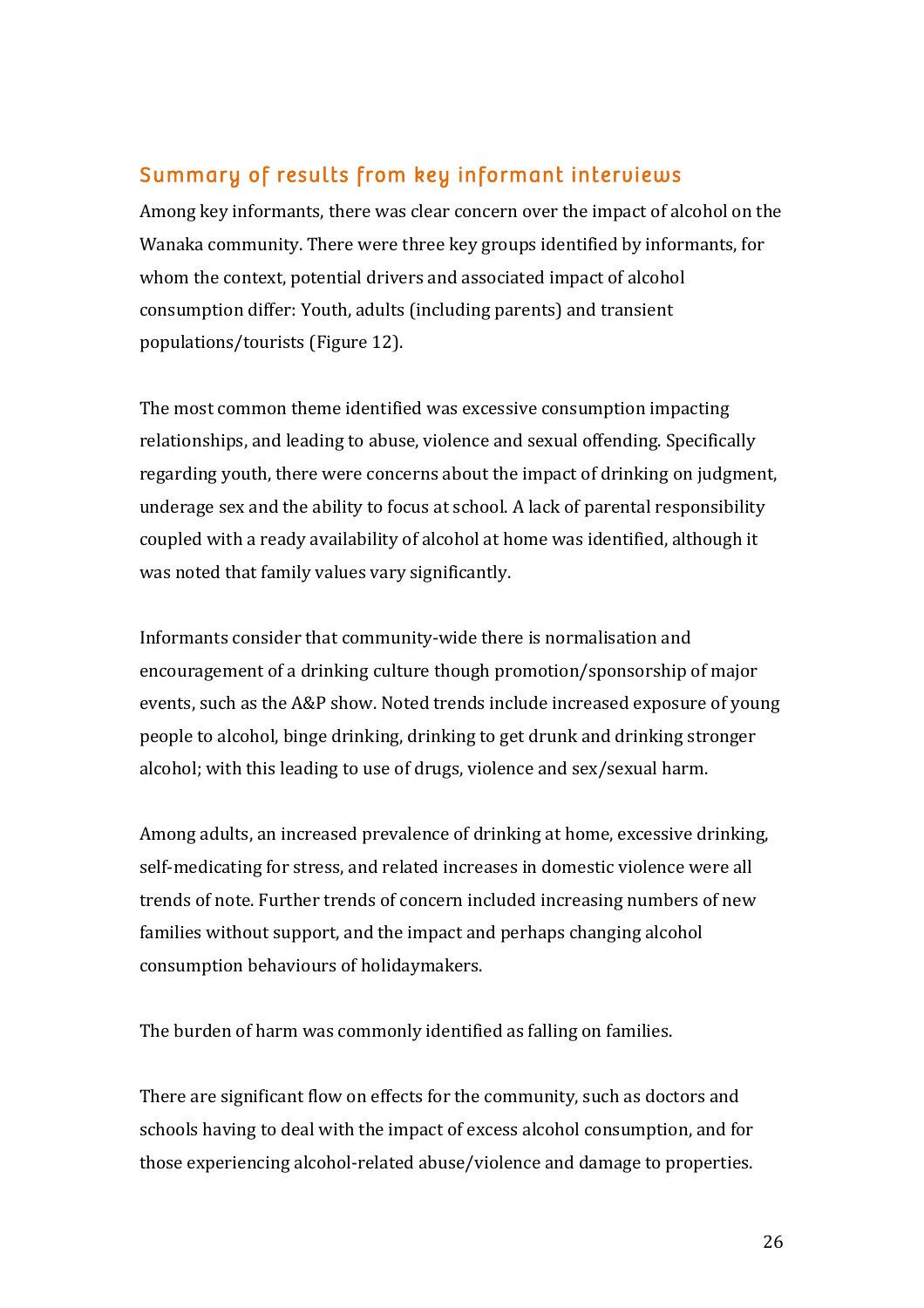Many key informants strongly believe that the cause of the observed issues and trends in youth is a lack of parental role modelling or supervision. This may play out negatively in various scenarios, e.g. both parents working, under financial stress and consequently wanting time out from their children to relax. Or parents trying to be friends with their children and failing to set appropriate boundaries. Both scenarios result in inactive parenting and may be associated with parental alcohol supply (with or without consent). Other identified drivers of youth drinking included youth having enough money to purchase alcohol and wide age group mixing in Wanaka/Hawea.

The observed patterns of over consumption in adults were considered by the key informants to be proximally driven by stress for some, and conversely, by affluence, early retirement and boredom for others. Two distal causes were identified, influencing both youth and adult drinking (including tourists): The trend for alcohol consumption to be seen as the norm at major events, and the ready accessibility of alcohol for purchase (supermarkets, high density of alcohol outlets and bar closing times were all highlighted).

Key informants felt most strongly that initiatives to reduce alcohol-related harm and excessive consumption among youth need to have buy-in from their parents, with education for both youth and parents. Alternative activities to drinking should also be offered. Overall, the strongest sentiment was that youth need better role models, though how this could be achieved was not clear. Suggested ways to reduce local alcohol problems included limiting the density of alcohol outlets, reducing the hours that alcohol can be sold, and reducing the hours that pubs and bars are open. For all adults, including parents, an improvement in community support, especially for new families, may be beneficial.

Key areas of interest for joint harm reduction initiatives with other local stakeholders were addressed, but not discussed with any depth. However, some suggested settings for harm reduction included Blue Moon evenings, the after ball party and the new sports facility. Some informants suggested working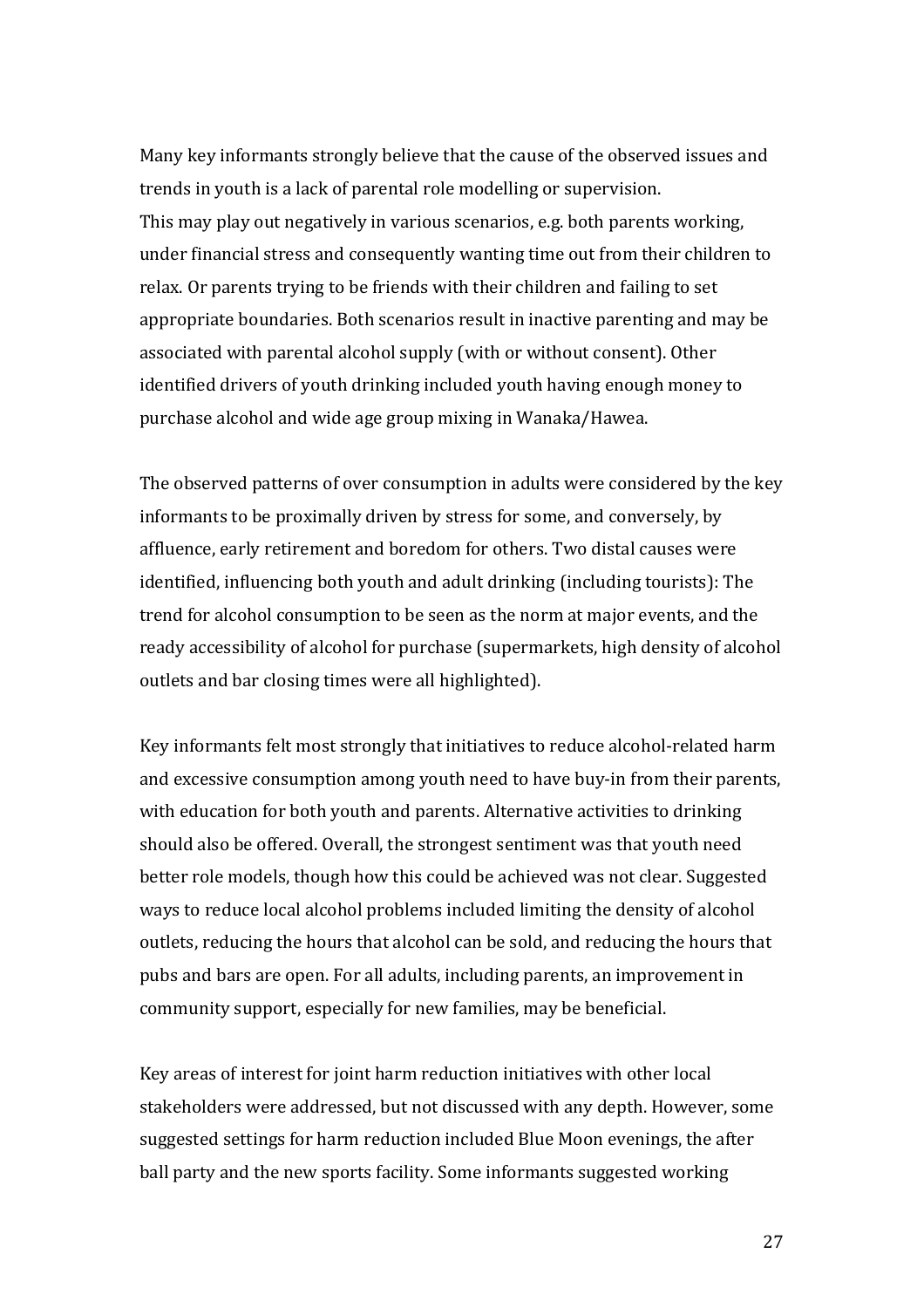together to address the normalisation of youth alcohol use amongst the parent population, police working with licenced premises to reduce levels of intoxication, and promoting the need for alcohol-free nights.

The Queenstown Lakes District Council was considered to have a role to play in reducing local alcohol-related harm. Reducing availability was argued to have the biggest impact on effecting change in the community.

#### Summary of results from youth focus group interviews

Few of the youth in focus groups identified themselves with any clarity as being drinkers, but most gave the impression that they were very familiar with alcohol and had peers who consumed frequently, heavily, or both. They felt that youth newly arriving in the area were more likely to drink, and stated that youth from as early as Year 9 were drinking. Most knew that 18 years is the legal age for purchase, but felt it was legally acceptable to be drinking at younger ages at home.

When youth were asked why they (and/or other youth) consume alcohol there were three main themes: To be 'cool' (and related to this, peer pressure); to have fun or relax; and to suit their family environment (parental role models/siblings). Their impression from TV, movies etc., was that drinking is fun and cool, and even if there are negative consequences, these can be downplayed and considered comical. The effect of parental role modelling was re-affirmed through the youth focus groups, with many indicating that it was acceptable to drink at younger ages with parents.

Youth confirmed what was said by key informants—that it was very common to source alcohol from home, with or without parental knowledge. Most said that they consume alcohol with their friends. Consequently, the most frequent places youth were drinking were at local hangouts and parties. Almost all youth identified their source of alcohol as being from within their families (parents, siblings, or both), but some also mentioned older friends and a few mentioned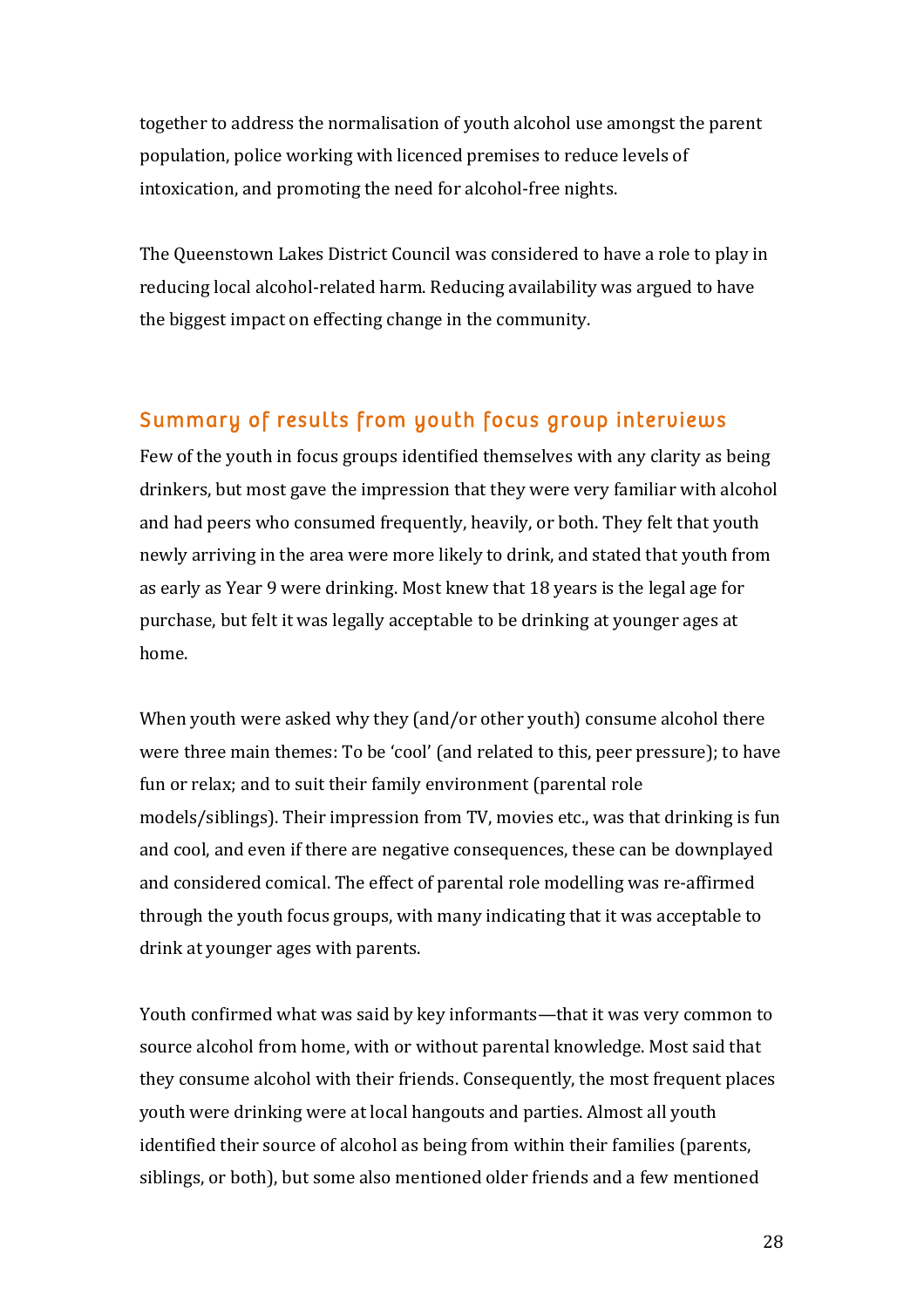using fake IDs. It was common for youth who drink to consume alcohol on a weekly basis. It appeared to be tacitly acceptable to get drunk as long as this was not done more than weekly.

One of the biggest concerns youth had regarding alcohol consumption was the impact on their reputation, especially with respect to non-parental authority figures. However, they did not appear to accept much responsibility for this. The overall tone was that they would be unfairly labelled as a difficult youth. They thought this would affect their ability to gain local employment. There was mild concern over negative consequences regarding their ability to function at school and over actual bodily harm resulting directly from alcohol consumption. Most youth did not consider harm from violence, with some even stating that this was not a problem in the Wanaka area. Many youth felt that not drinking would be considered abnormal and might negatively impact their social status and friendships.

Clearly, reputation is an issue, with students juggling the pressure to maintain a reputation for being cool with their anxiety over ruining their reputation with the community.

Many youth felt that they needed more unbiased education on alcohol. Every focus group stated that they need a year-long health programme in years 9 and 10. The health classes were said to be an invaluable forum for sharing, engaging in open discussion, and navigating a path through adolescence.

Like the key informants, youth believed that having other activities in the area would provide a viable alternative to drinking. The majority suggested sports, in particular outdoor adventure sports, as being of particular interest. This further suggests, for students who have sports ambitions, that not only parental role modelling, but good role modelling from local sports personalities may be of some benefit. The reality is that role modelling by a wide range of significant adults in young people's lives has the potential to impact significantly on their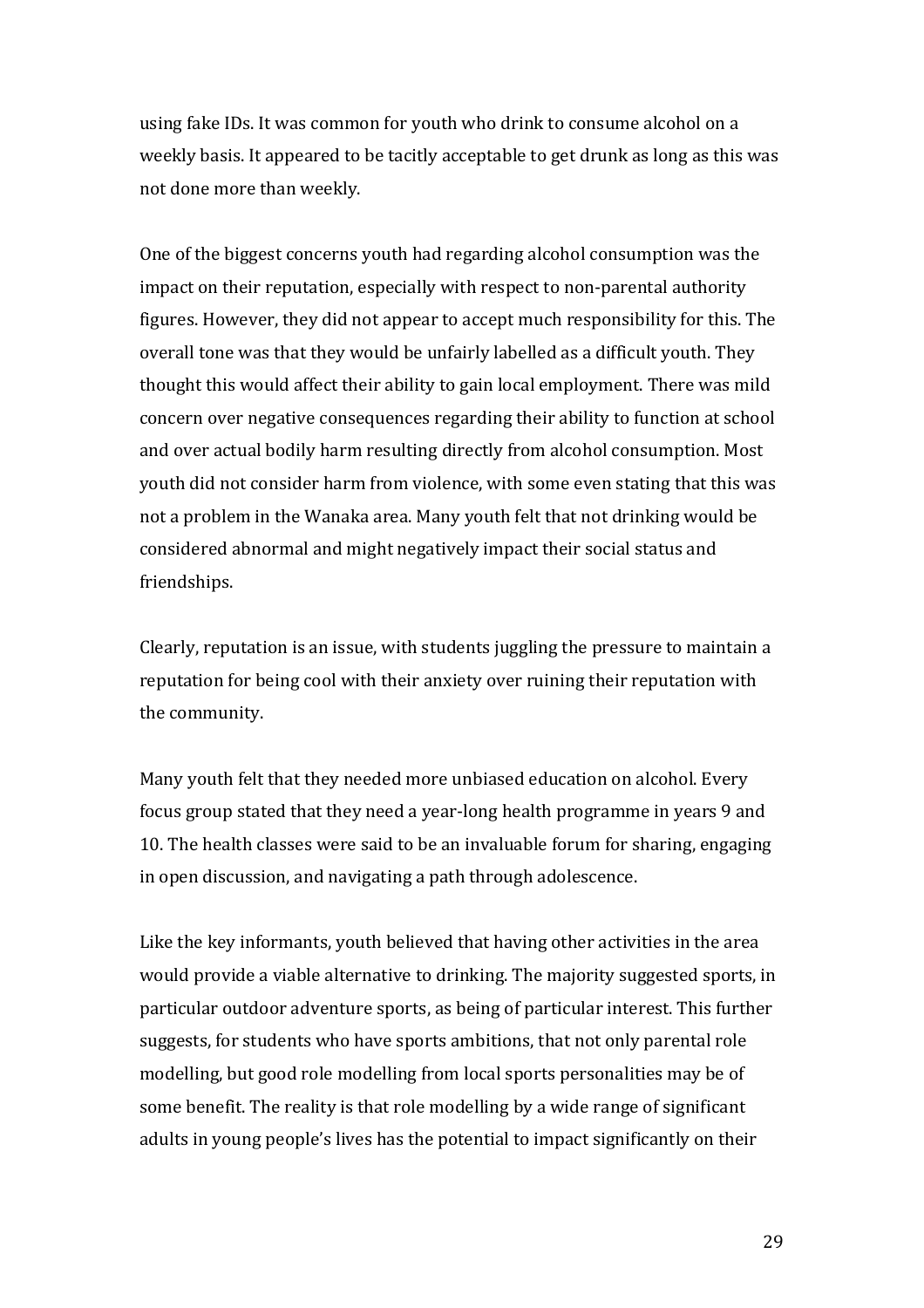drinking behaviour. The way forward for the Wanaka community is to take responsibility, collectively, for the wellbeing of our young people.

#### Overall interpretation, conclusion and recommendations

It is apparent from both key informants and youth that there is a considerable proportion of adults, including parents, over-indulging in alcohol. This has an impact on the community in general, but in particular, an impact on families. There is poor role modelling, a lack of parenting, and a tacit acceptability of youth drinking. Youth themselves clearly identify family norms as being important in determining the acceptability of drinking, in whether or not they drink, and in providing resolutions to youth drinking issues.

The key informants, while well connected and informed, are not necessarily representative of the whole community. Indeed, parents themselves were not given an opportunity to voice their opinions. The Queenstown Lakes District Council was also not consulted, because they did not meet the inclusion criteria of having front line experience of dealing with alcohol-related harm. A wider group of stakeholders, including those with a more distal role, could be consulted in future research.

While there were some clear recommendations for tackling the local alcohol issues, such as health education and providing alternative activities, it is important to have parental buy-in. Therefore, it is important to involve parents in further research. It was also apparent that among youth and some of the key informants, some targeting/blaming of particular groups is occurring. It is unlikely that there can be open communication and co-operation, which is necessary to successfully implement a strategy to reduce alcohol-related harm, if some groups feel unfairly labelled or blamed—this, in fact, may increase the harm experienced in these groups.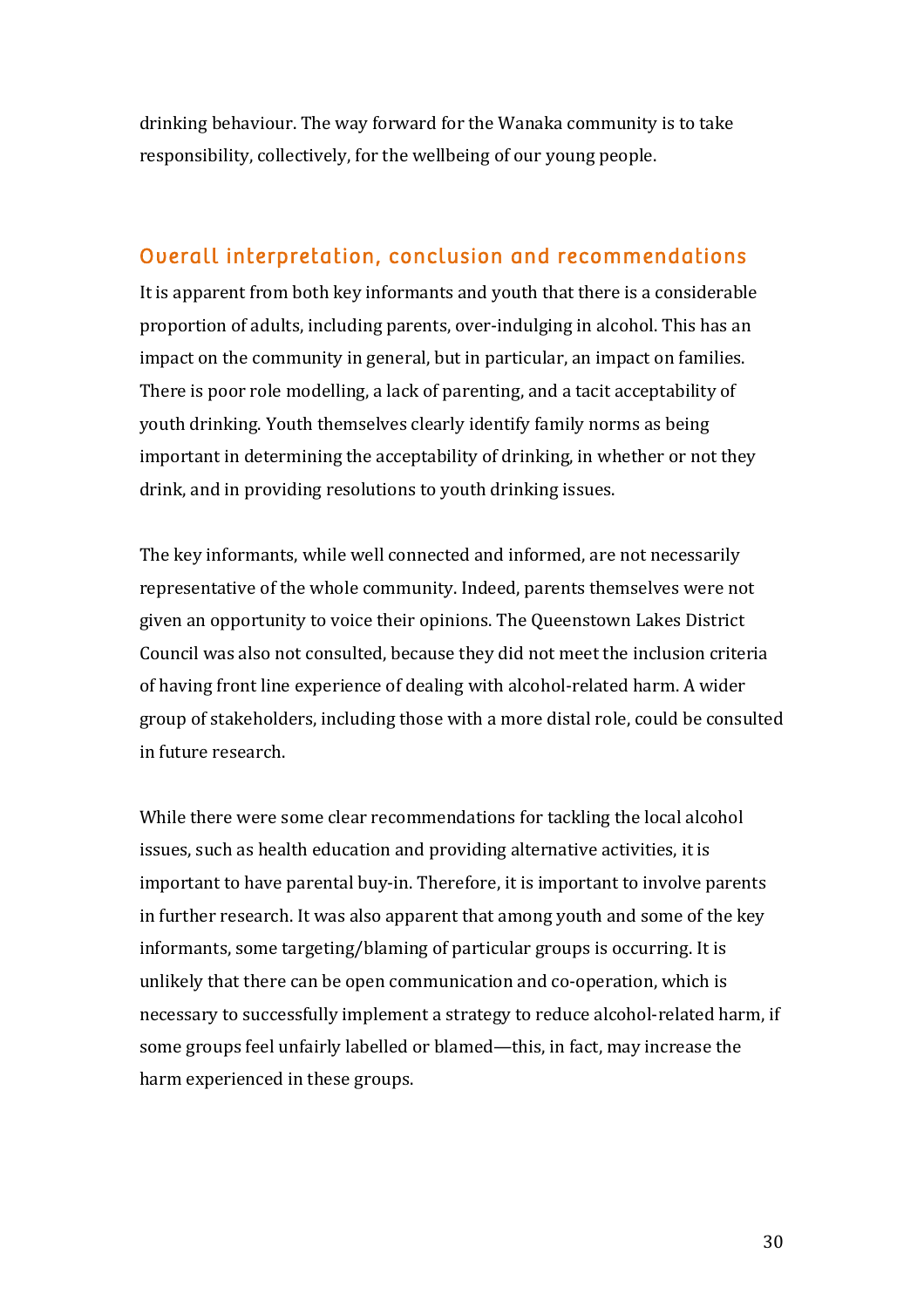| Identified risk groups        | <b>Youth</b>                                                                                                                                                                                                | Adults                                                                                                                                                     | Transient population / tourists                                              |
|-------------------------------|-------------------------------------------------------------------------------------------------------------------------------------------------------------------------------------------------------------|------------------------------------------------------------------------------------------------------------------------------------------------------------|------------------------------------------------------------------------------|
| · Observed trends             | . Increased exposure to alcohol<br>.Binge drinking, drinking to get<br>drunk<br>. Consumption of stronger drinks                                                                                            | . High prevalence of excessive<br>drinking in 40+ adults<br>· Noticeable alcohol use<br>differences in new families to<br>seas<br>. Worse in summer months | ·Visitors, especially in ski<br>season, treating the area as a<br>party town |
| • Impact in these groups      | .Unable to concentrate at<br>school<br>. Acquiring a reputation<br>·Poor judgment<br>.Gateway for drug use                                                                                                  | . Abuse and domestic violence<br>·Accidents (although<br>decreasing)                                                                                       | . Not specifically discussed, but<br>likely as for other groups              |
| . Impact on the community     | ·Crime/violence<br>·Vandalism<br>. Poor use of teachers time                                                                                                                                                | ·Crime/violence<br>· Inactive parenting<br>. Use of police and health<br>resources                                                                         | . Not specifically discussed, but<br>likely as for other groups              |
| · Potential drivers of trends | . Lack of parental guidance<br>. Influence from outside the<br>community (e.g., media, new<br>families)<br>. Mixing of age groups<br>· Alcohol availability<br>· Social norms/expectations in<br>peer group | · Affluence<br>· Early retirement<br>·Baredom<br>. Density of outlets<br>·Stress<br>· Addiction<br>. Promotion of alcohol at local<br>events               | .Recreation norms/expectations                                               |
| · Potential solutions         | · Provide alternative activities<br>·Parent-focused awareness<br><i>initiatives</i>                                                                                                                         | . Reduce availability of alcohol<br>. Earlier closing times for pubs/<br>bars<br>. More addiction support<br>programmes<br>. More support for new families | . Not specifically discussed, but<br>likely as for other adults              |

Figure 12 Summary of results from key informant and focus group interviews